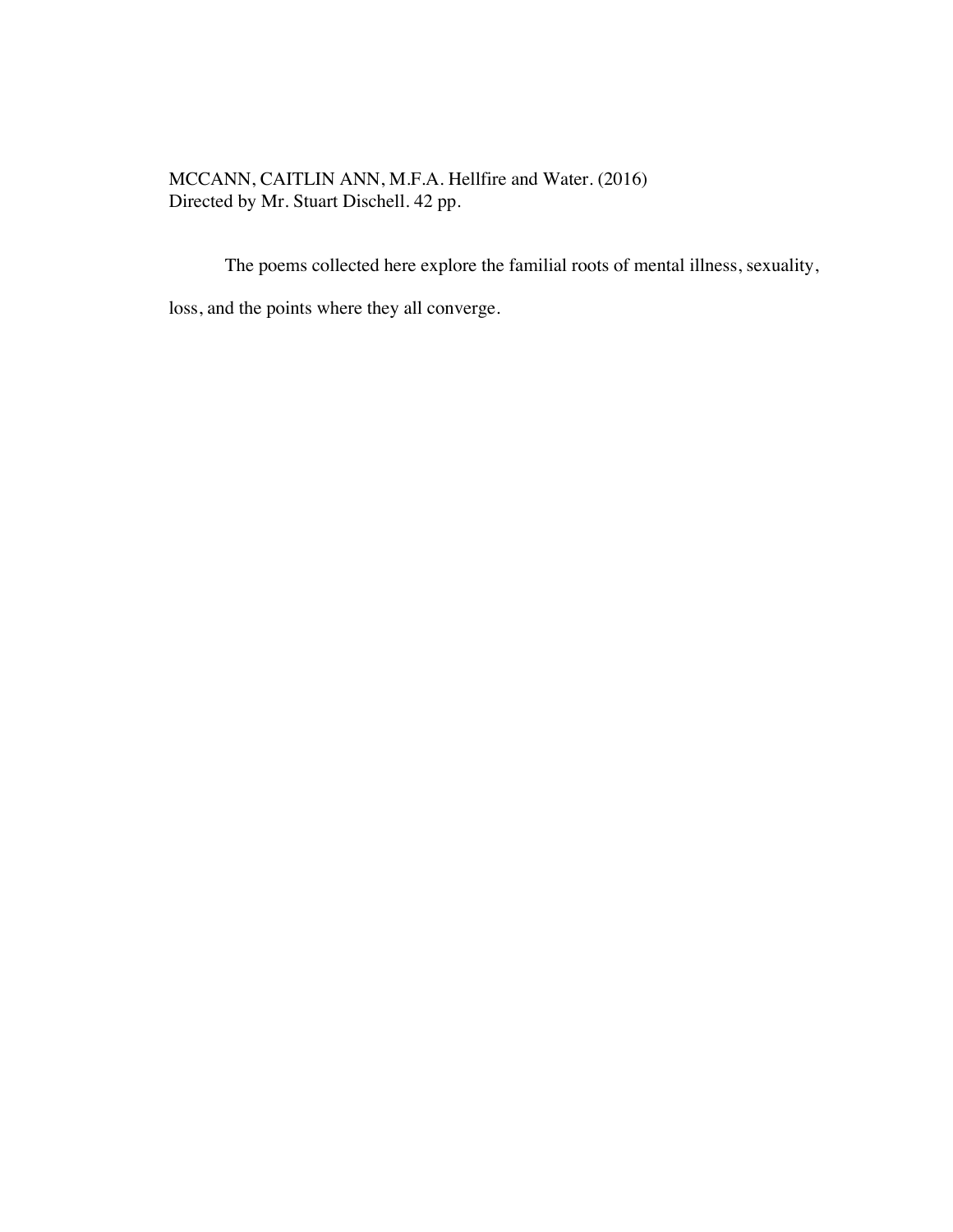## HELLFIRE AND WATER

by

Caitlin Ann McCann

A Thesis Submitted to the Faculty of The Graduate School at The University of North Carolina at Greensboro in Partial Fulfillment of the Requirements for the Degree Master of Fine Arts

> Greensboro 2016

> > Approved by

Committee Chair

 $\frac{1}{\sqrt{2}}$  ,  $\frac{1}{\sqrt{2}}$  ,  $\frac{1}{\sqrt{2}}$  ,  $\frac{1}{\sqrt{2}}$  ,  $\frac{1}{\sqrt{2}}$  ,  $\frac{1}{\sqrt{2}}$  ,  $\frac{1}{\sqrt{2}}$  ,  $\frac{1}{\sqrt{2}}$  ,  $\frac{1}{\sqrt{2}}$  ,  $\frac{1}{\sqrt{2}}$  ,  $\frac{1}{\sqrt{2}}$  ,  $\frac{1}{\sqrt{2}}$  ,  $\frac{1}{\sqrt{2}}$  ,  $\frac{1}{\sqrt{2}}$  ,  $\frac{1}{\sqrt{2}}$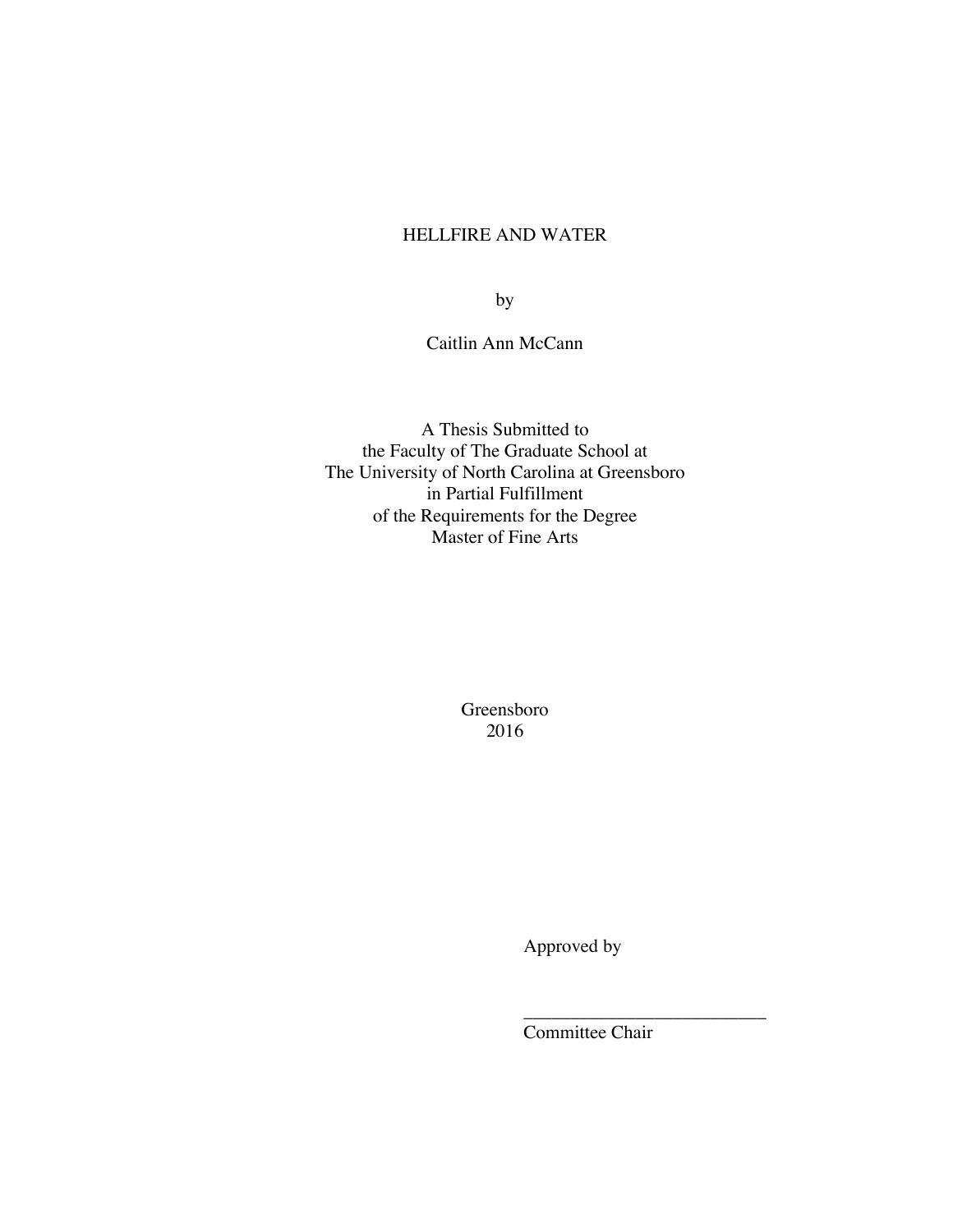© 2016 Caitlin Ann McCann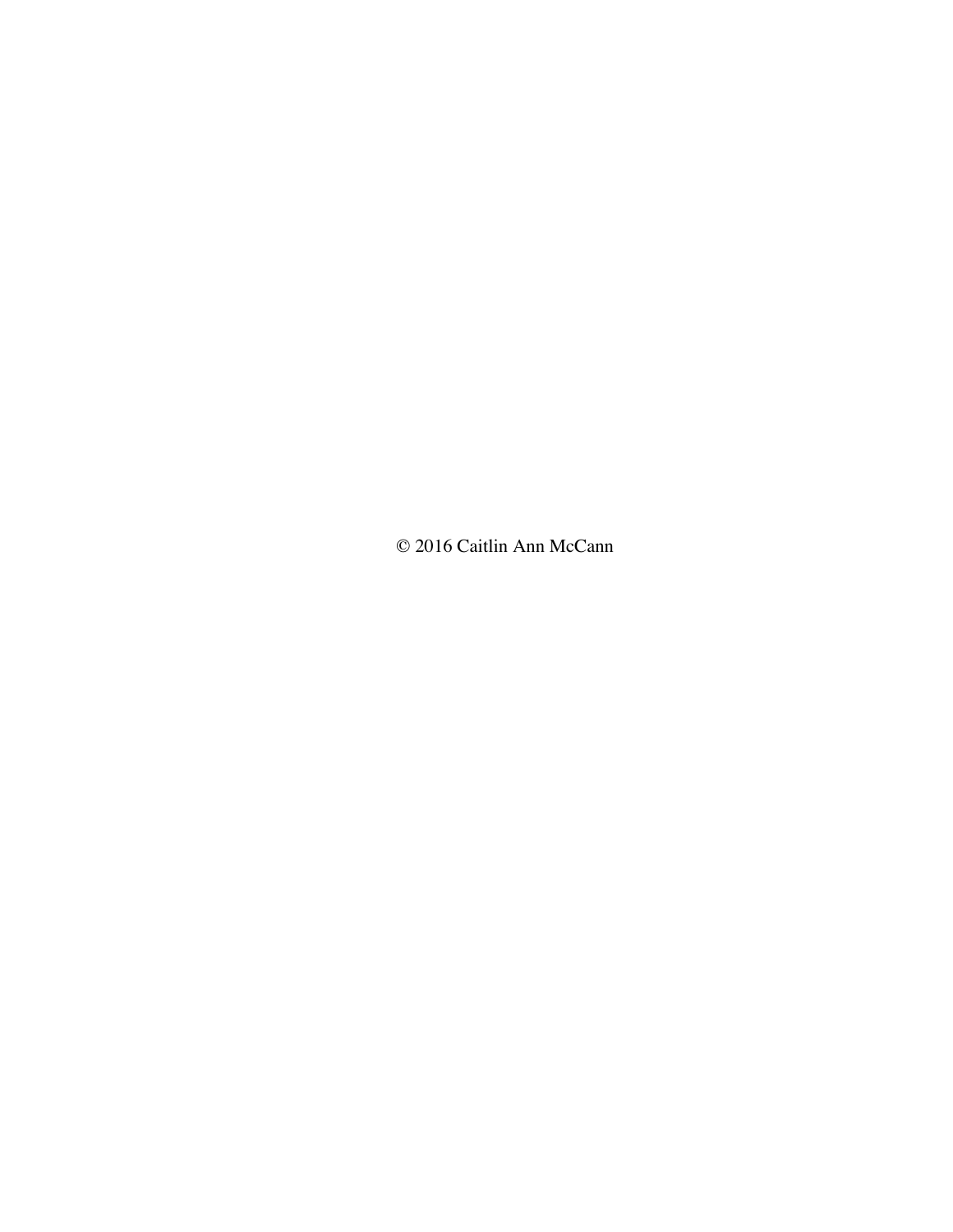For my sister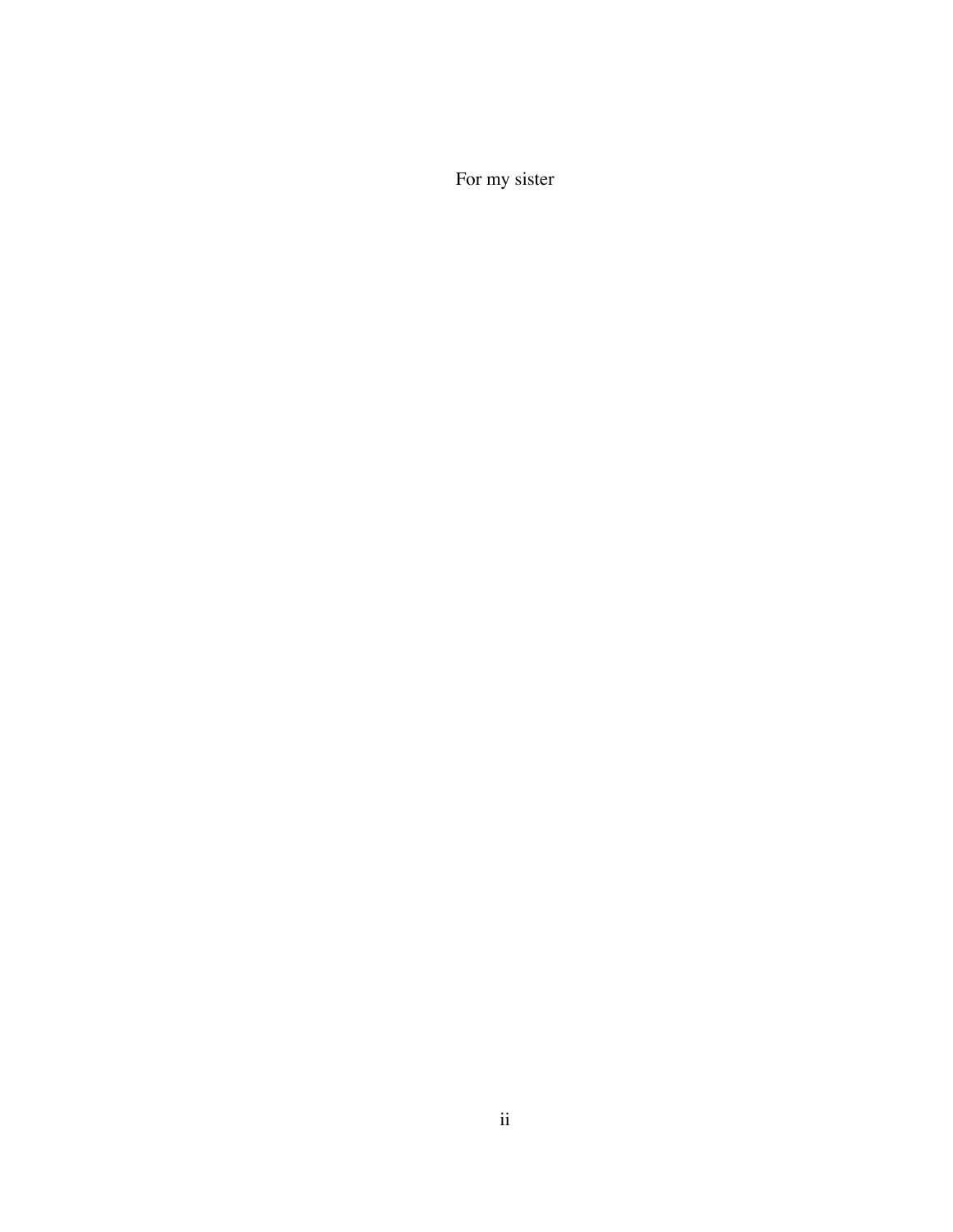## APPROVAL PAGE

This thesis written by CAITLIN ANN MCCANN has been approved by the following committee of the faculty of The Graduate School at The University of North Carolina at Greensboro.

Committee Chair \_\_\_\_\_\_\_\_\_\_\_\_\_\_\_\_\_\_\_\_\_\_\_\_\_\_\_\_\_\_

\_\_\_\_\_\_\_\_\_\_\_\_\_\_\_\_\_\_\_\_\_\_\_\_\_\_\_\_\_\_

\_\_\_\_\_\_\_\_\_\_\_\_\_\_\_\_\_\_\_\_\_\_\_\_\_\_\_\_\_\_

Committee Members \_\_\_\_\_\_\_\_\_\_\_\_\_\_\_\_\_\_\_\_\_\_\_\_\_\_\_\_\_\_

\_\_\_\_\_\_\_\_\_\_\_\_\_\_\_\_\_\_\_\_\_\_\_\_\_\_\_\_ Date of Acceptance by Committee

\_\_\_\_\_\_\_\_\_\_\_\_\_\_\_\_\_\_\_\_\_\_\_\_\_\_ Date of Final Oral Examination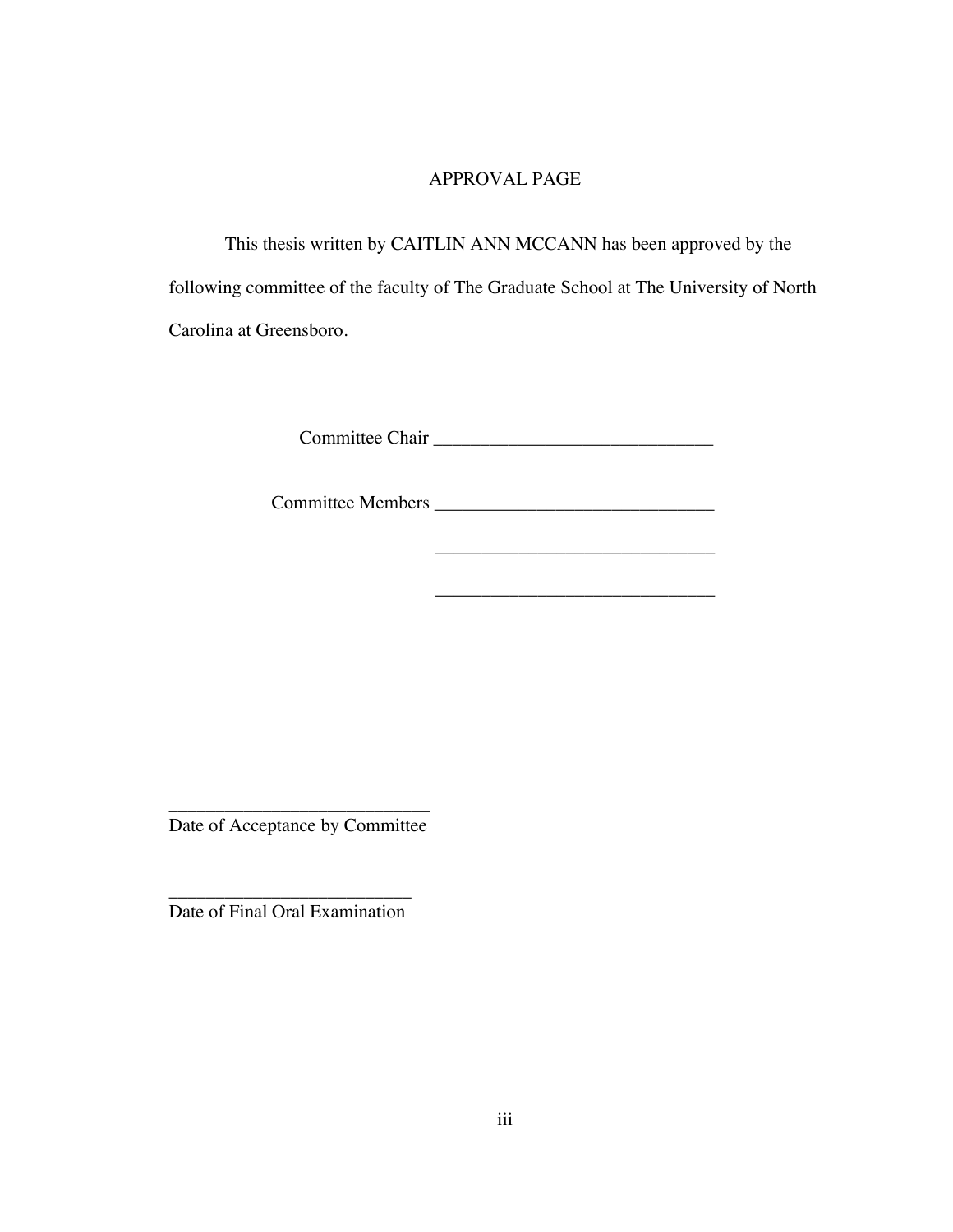### ACKNOWLEDGMENTS

I would like to thank Stuart Dischell for his time, patience, and encouragement over the years. I would also like to thank Ansel Elkins, David Roderick, and Michael Parker for playing a role in the creation of these poems. I want to express the upmost gratitude to Terry Kennedy and Jim Clark for bringing me to into this program, and to my cohort for their help and support with this project. Finally, I would like to give thanks to those behind the Cloninger-Stout Scholarship for the support I was given during my final year.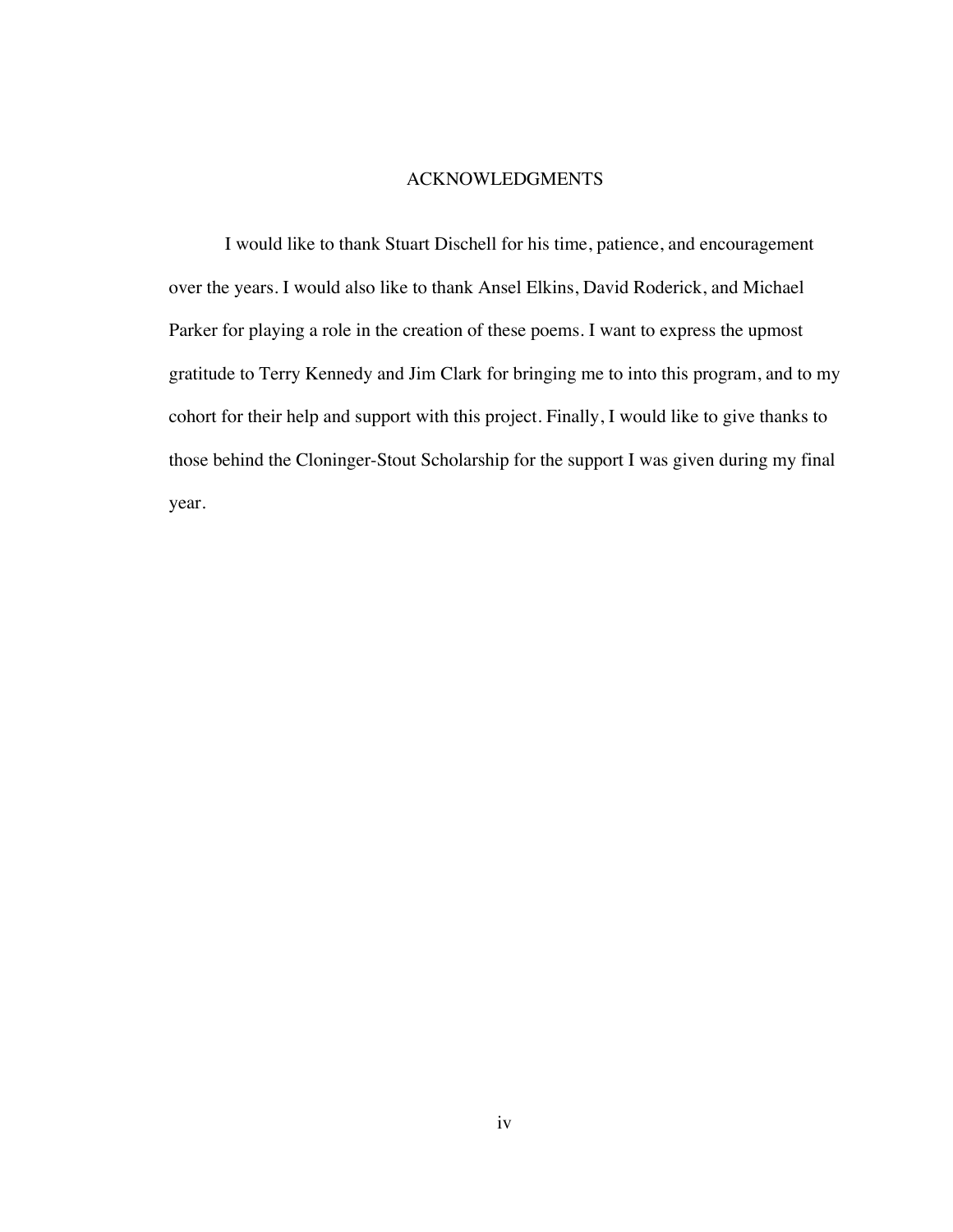# TABLE OF CONTENTS

| Page |
|------|
|      |
|      |
|      |
|      |
|      |
|      |
|      |
|      |
|      |
|      |
|      |
|      |
|      |
|      |
|      |
| .23  |
|      |
|      |
|      |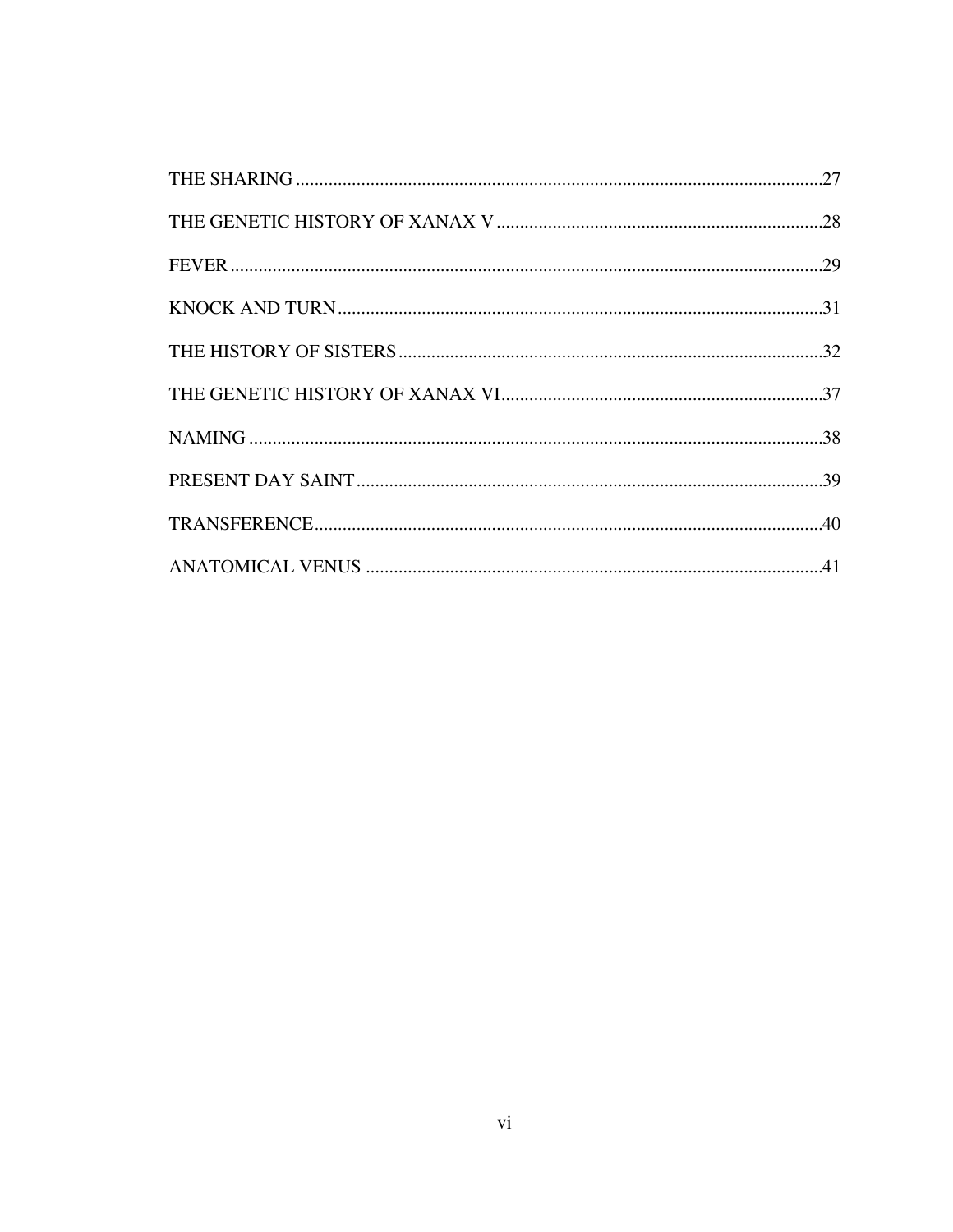## CAKES AND CURLING IRONS

One summer, I was sent to Grandmama to help *calm her nerves*. Apparently she wasn't sleeping, passing out while cleaning, setting kitchen fires,

reading out loud from her Bible so vehemently neighbors complained, said it sounded like metal striking metal. But she seemed fine to me.

From the bathtub, behind the closed door, Grandmama's blue nightgown hanging on the hook, I heard her baking cakes. She shuffled quickly, with purpose, with a confidence

she never carried outside of her kitchen. Grandmama was *top heavy*, built to tip over. She came into the bathroom, sat on the closed toilet lid

to *take a breather*. I remember her eyeing me as I sat in the cooling bathwater, grabbing my chin for *a closer look*, and I remember a wire basket

filled with makeup: I remember foundation that did not blend into my neck, eye shadow, mascara, *rouge*, and lipstick, an added weight to my face.

When she finished with me she started on herself, curled her short hair, forehead puckering when the hot barrel touched the skin just below her hairline,

leaving a burn the shape of a fingerprint. She teased out abbreviated curls *the higher the hair the closer to God*—choked on Aqua Net as the kitchen timer went off.

I remember her waiting, considering if she should let it all burn, but she turned to leave, then turned back to me, dragged her nail down my face, from temple to jawline,

- thick makeup gathered under her nail like frosting. Then she left. Shutting the door behind her.
- Out of the tub, I pulled her nightgown over my head because *nice Southern ladies wear dresses*
- *with slips underneath*, the pilled rayon pasted itself to my still-wet skin. I remember leaving

the marred makeup on my face as it was, like a blemish, like a battle wound, like a scar,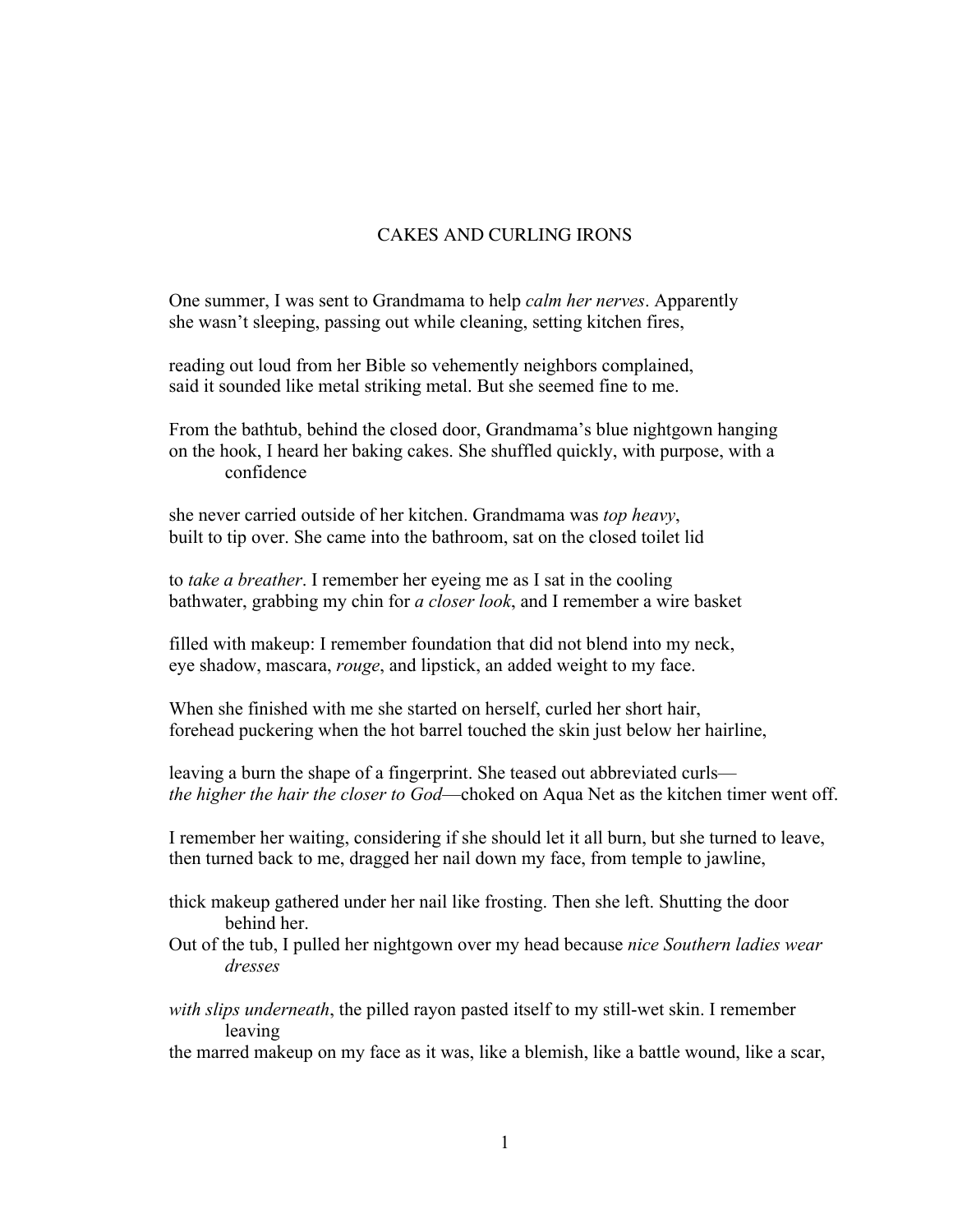- like a birthmark. Do not wonder if this is a conflation of events, a melding of stories, of tall-tales.
- This is about baring witness, about finding the cause, the reason. This is about finding the root of it all.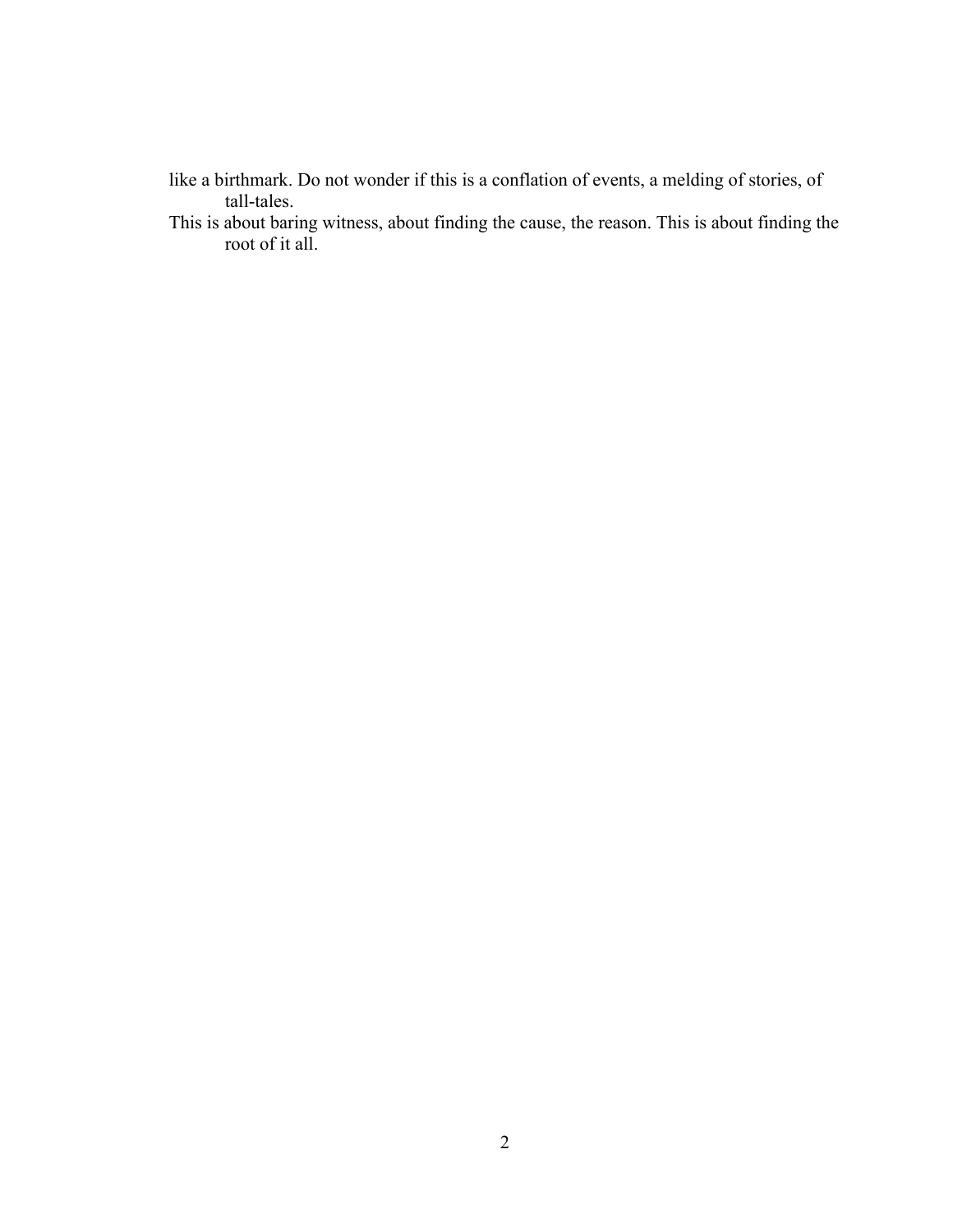### SWIMMING LESSONS

I am now ten and a mermaid the pool I almost live in has become an ocean the screaming and splashing of others of Sister gone my favorite blue-green one-piece turns to fins instead of the sixteen-year-old neighbor girl's finger inside my bathing suit there's a hook lodged between my scales the hook pulls it's getting harder to breathe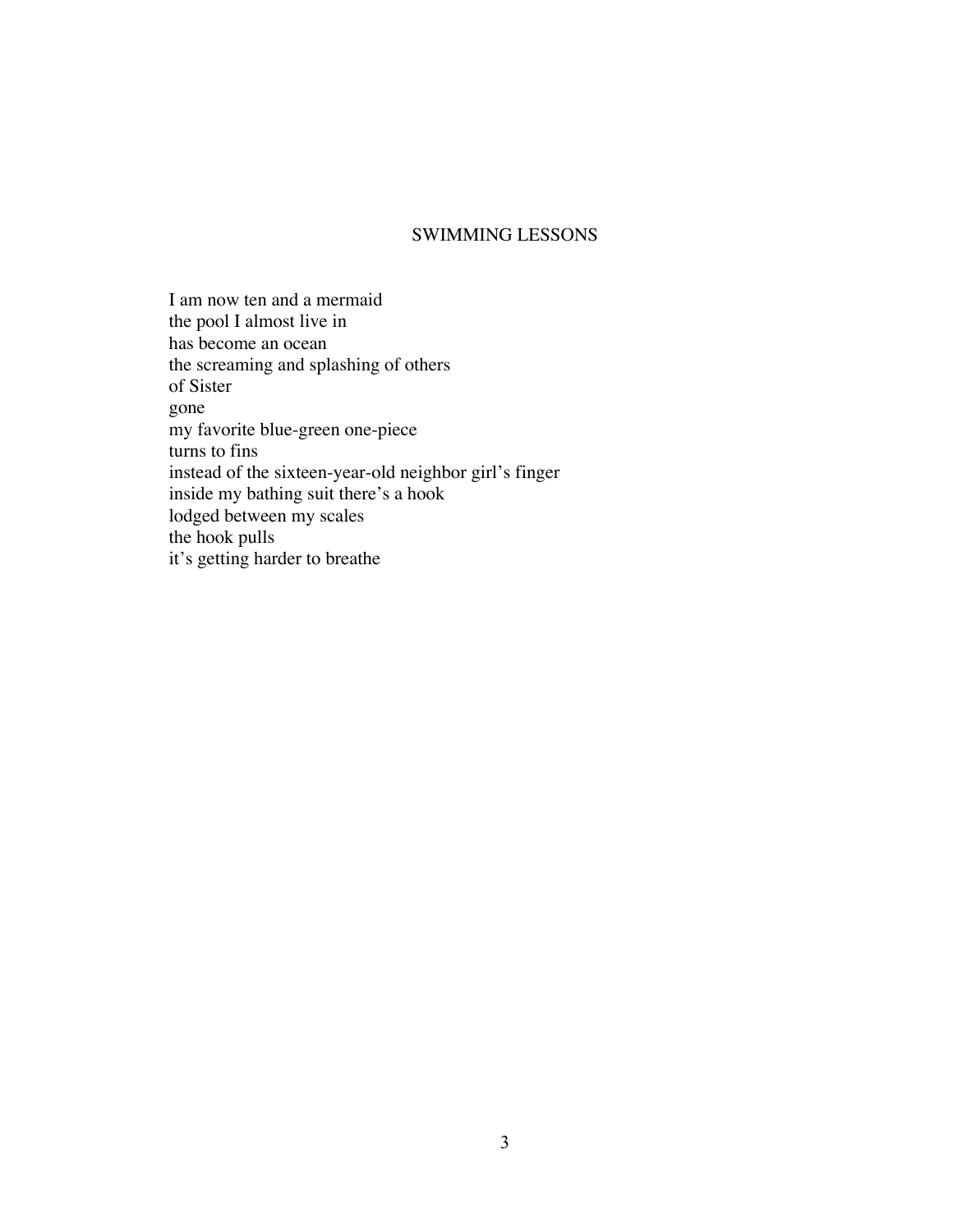### THANATOLOGY

Missy made her first paper doll when she was seven. Cutting them from construction paper pleated into quarters. She created chains and chains of them, draping them across her bedroom. Over the mirror, the chair, the closet door, the dresser. She tacked them into her walls. When Missy was eleven, she began studying knots. Her favorite was the hangman's knot. She loved it so much she started reading about how a knot could kill a person. What it did to the body. The science of it all. Missy tied an old, dirty shoelace around the low branch of the oak tree in her backyard. Slipping the noose around the doll's neck, she secured the knot under its left ear. The doll dropped, suspended in the air. The knot tightened. There was no struggle. The jugular and carotid blocked. Blood flow to the brain reduced. The doll's body only supported by its neck and jaw. The dying was slow. The doll swayed in the breeze for almost twenty minutes. Missy wanted to be sure. She cut down the doll with her father's pen knife, brought it to her bedroom. She carefully colored its neck with red ligature marks, dotted the eyes with petechiae before placing it under the loose floorboard with the others.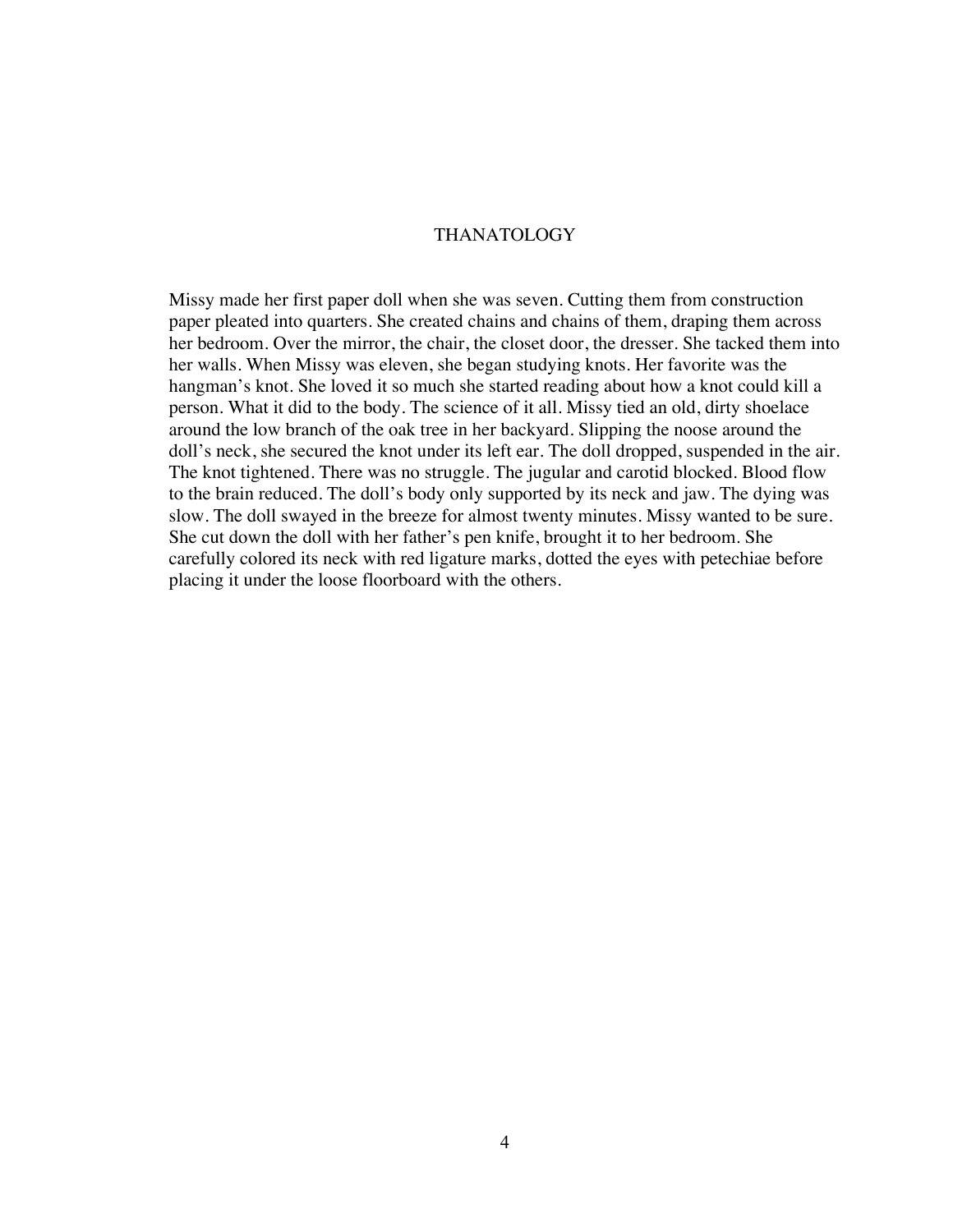#### THE GENETIC HISTORY OF XANAX: A PRELUDE

Chalky, yellow ovals on our tongues like communion wafers— Grandmama gave us the taste. Uncle Tommy, just four at the time, was the first. While Grandmama slept through the afternoon in the dark house with the dark, wood-paneled walls, Tommy slid into the seat of her gray Lincoln parked in the oil-stained drive. Sleeping was all Grandmama could do since her husband died. Pretending to drive away, Tommy tried turning the locked wheel. Grandmama's purse sat on the floor by the brake. He dug inside looking for loose change, but found instead Xanax scattered with lint and broken peppermints. He crunched them up like SweetTarts, then bit into her burgundy lipstick. Frothy spit bloomed between his lips. My father found him curled on the car floor, said he looked like a clown gone wrong.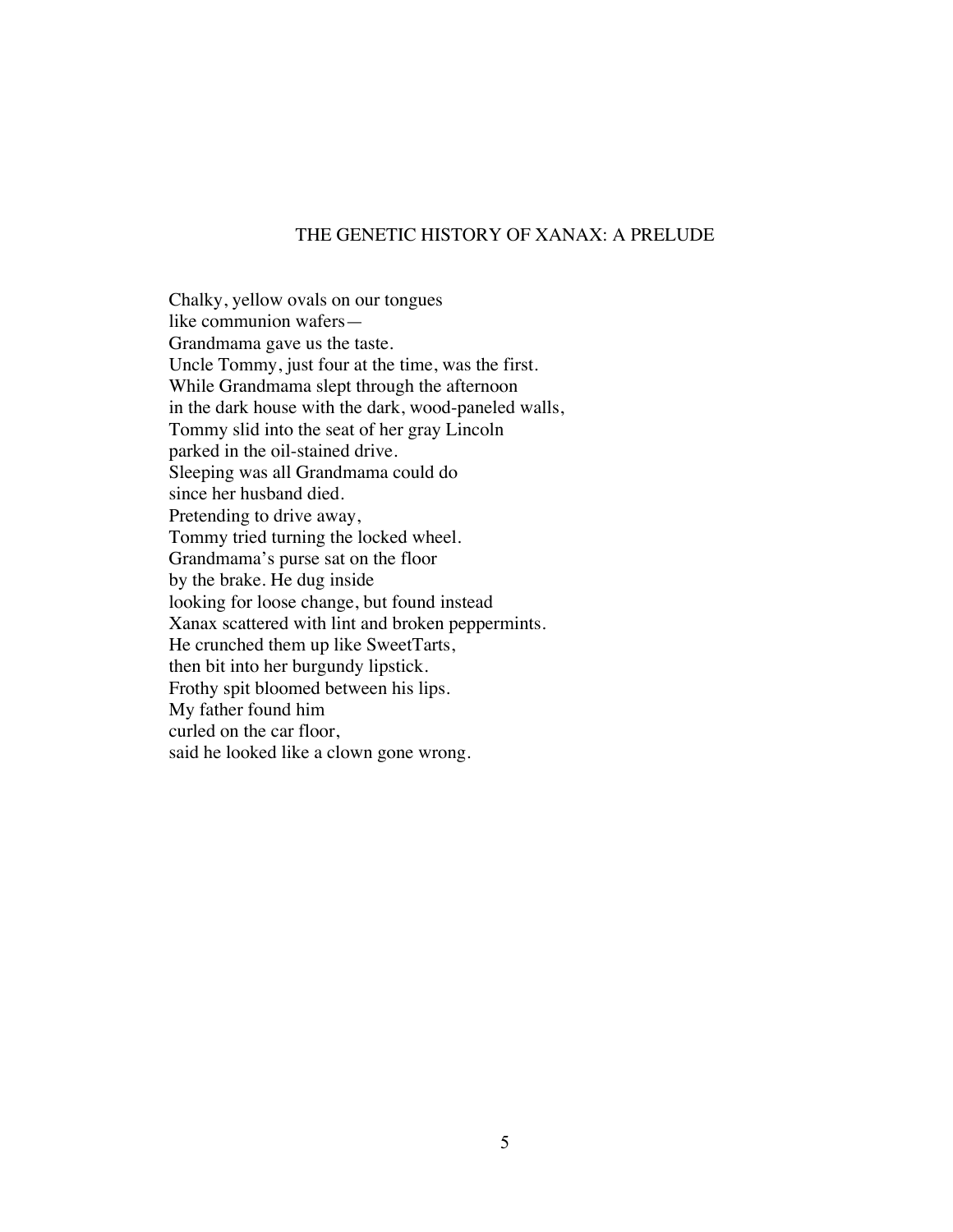## FROM THE OFFICE OF VITAL STATISTICS *For my grandfather*

Certificate of death Type or print in permanent black ink

*this thing that cannot be undone*

Name of deceased Kenneth Lee McCann

> *a name shared between father and son a name I failed to earn*

Age 26

*I have outlived you* 

Surviving spouse Doris Hales

*she married your cousin*

Surviving children Two young sons

*he never told me what to call you*

Burial Cremation Other Burial

> *I know it is true the roses tell me they have seen you*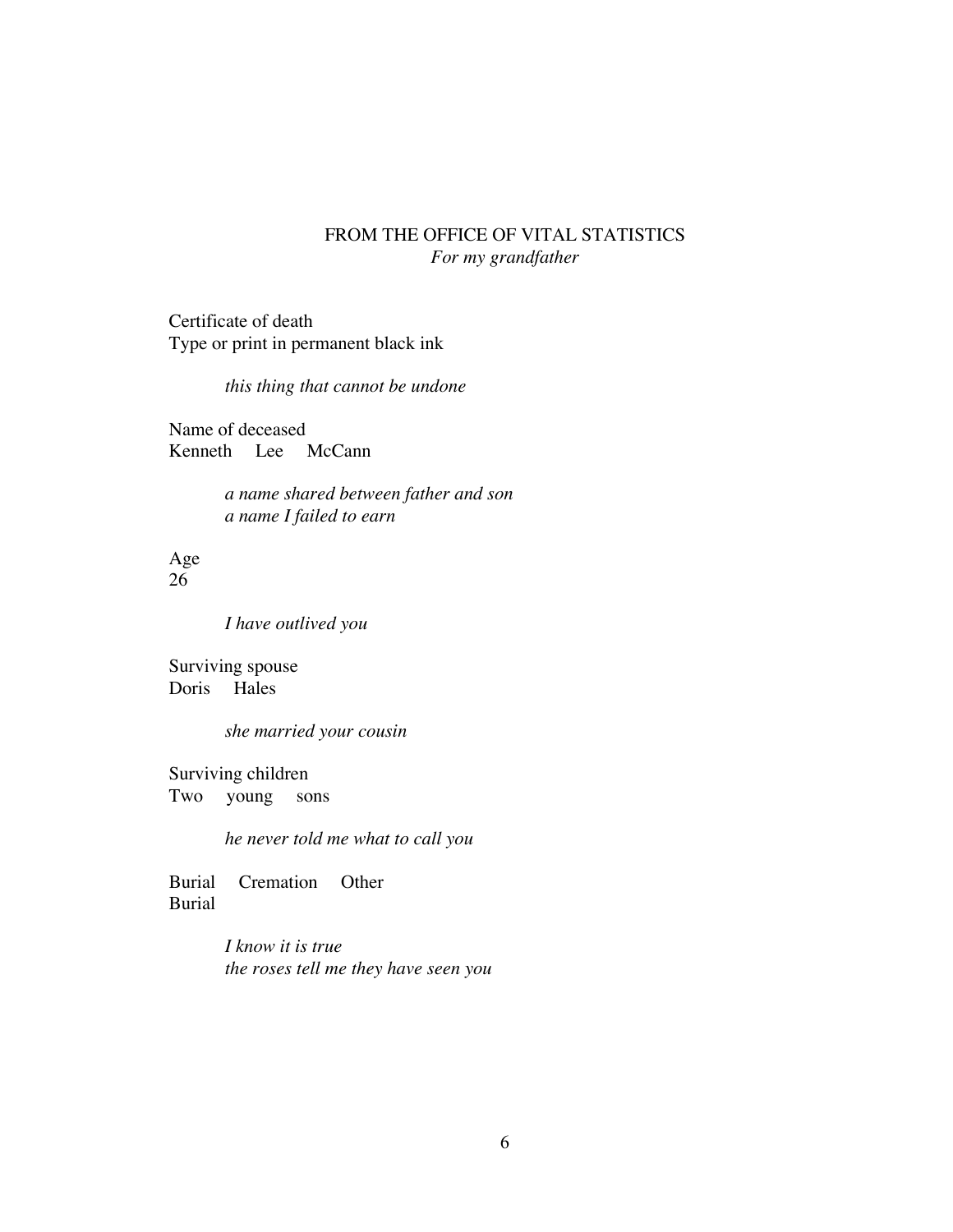Autopsy Yes or No Yes

> *but why when they knew for five months they knew*

Cause of death Teratocarcinoma

> *and this division of cells where will it hit your son the liver or the lungs*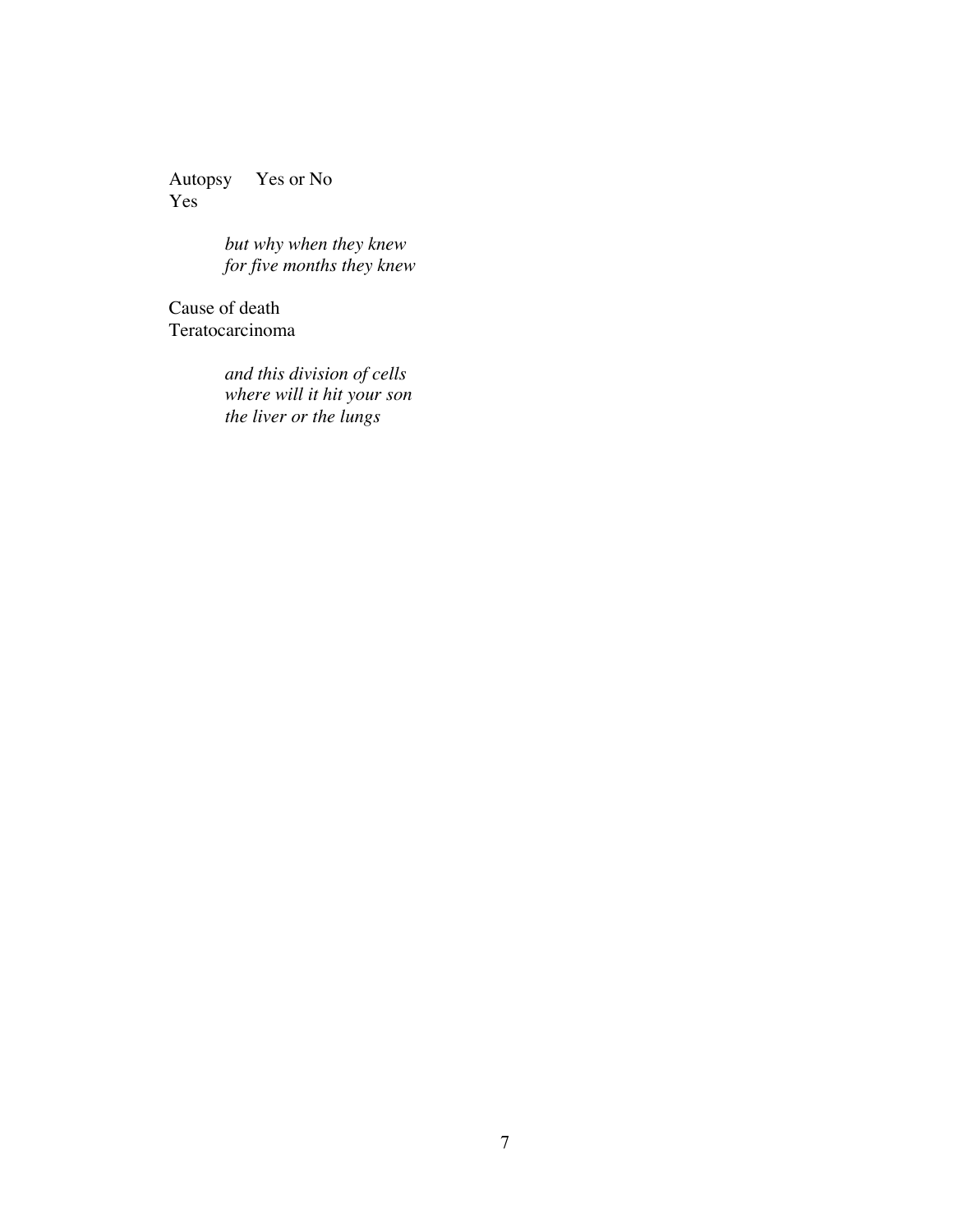### SAFETY SCISSORS

Barbies lie naked, disarticulated in my *Little Mermaid* overnight bag inside the toy closet. Sister's dolls, neatly arranged (heads flush with arched feet and so on), are clothed and whole in a bag like mine.

Behind the laundry basket filled with fast food toys, mine is the one with old gum stuck on the bottom. Mother always told me *Do not lie down with gum in your mouth.* 

If it weren't for the smooth strands of long red hair caught around the handles, Sister's bag would appear untouched. I hid a chunk of my blond hair among the dolls' tangled locks.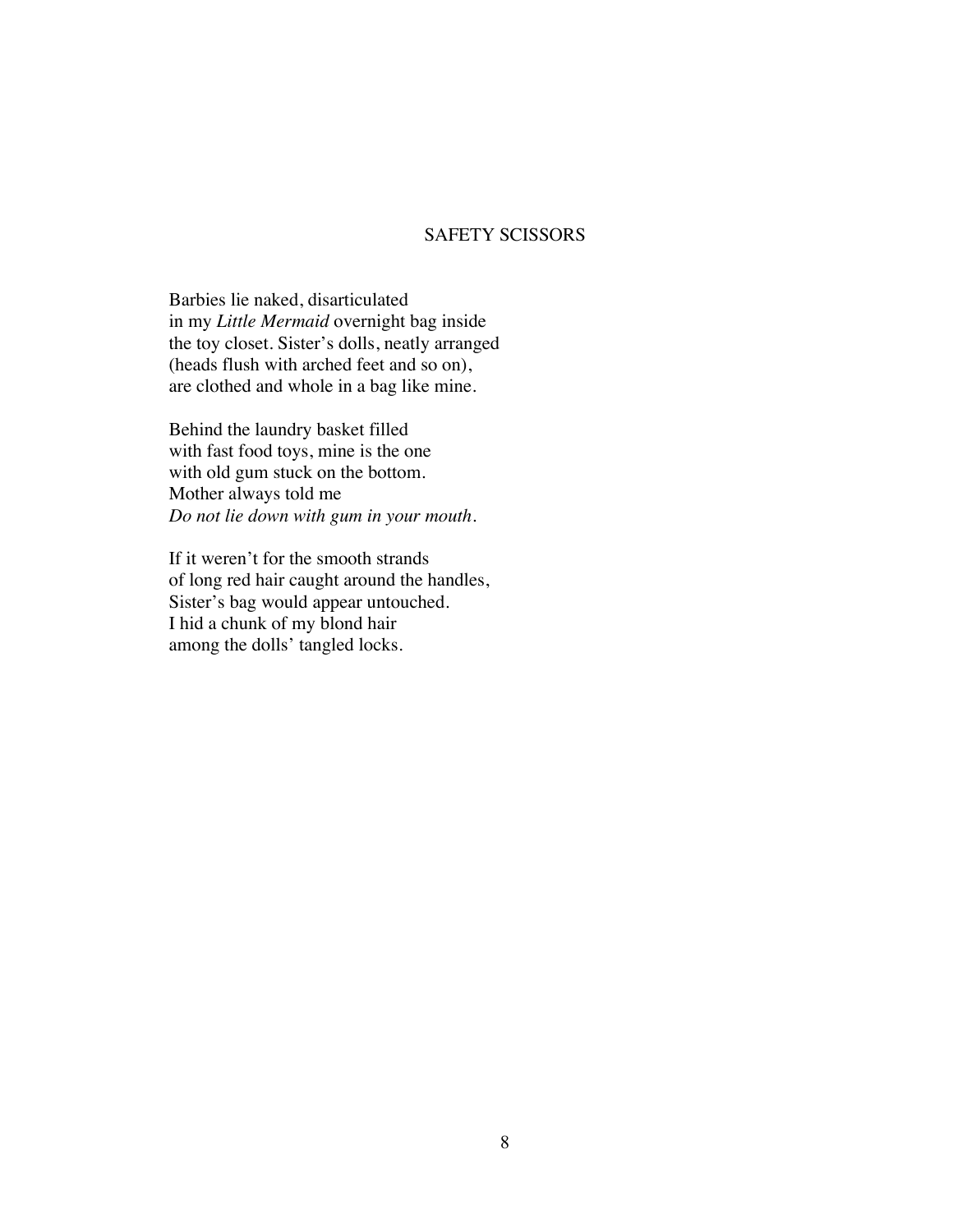## THE GENETIC HISTORY OF XANAX I

Everything I know about Xanax I learned from Grandmama—

how to shake the exact number I need from the orange bottle; how to break one

clean down the middle when I'm running low;

how to flex my tongue so the pill won't melt.

She called them her nerve pills, except it sounded more like nerve *peels.* 

When we were young, Sister and I watched her toss the pills into her mouth like popcorn,

pushing them down with Diet Coke sipped through a straw.

While we popped Tic Tacs, swallowing them whole.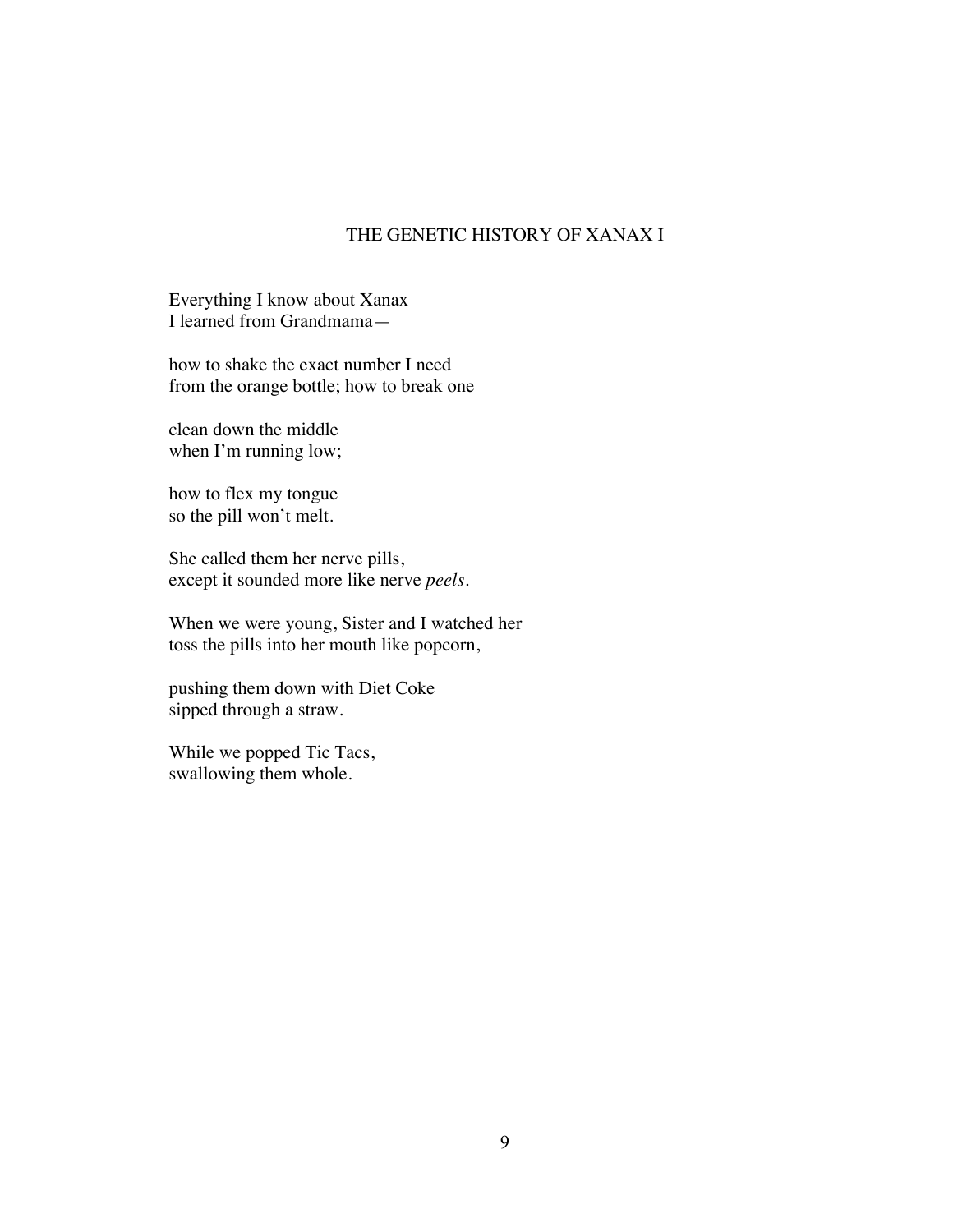### A GIRL AND HER VIOLETS

Using the Virginia creeper growing up

the side of her house, the mother fastened

her daughter's body, still small enough

to fit in the kitchen cupboard, to the hickory tree

in the front yard. She threaded the vines

through the edges of her daughter's body.

Sewed her to the hickory's trunk. Cheeks free

of that rashy toddler blush, the daughter's head

slumped forward, her chin resting against her chest.

From the picture window in the living room,

the mother kept watch over her daughter. Observed

the Virginia creeper slowly claim her.

Neighbors lined up in front of the hickory tree,

took turns tucking violets, picked

from the mother's flowerbed, where they could:

in the girl's hair, between her fingers,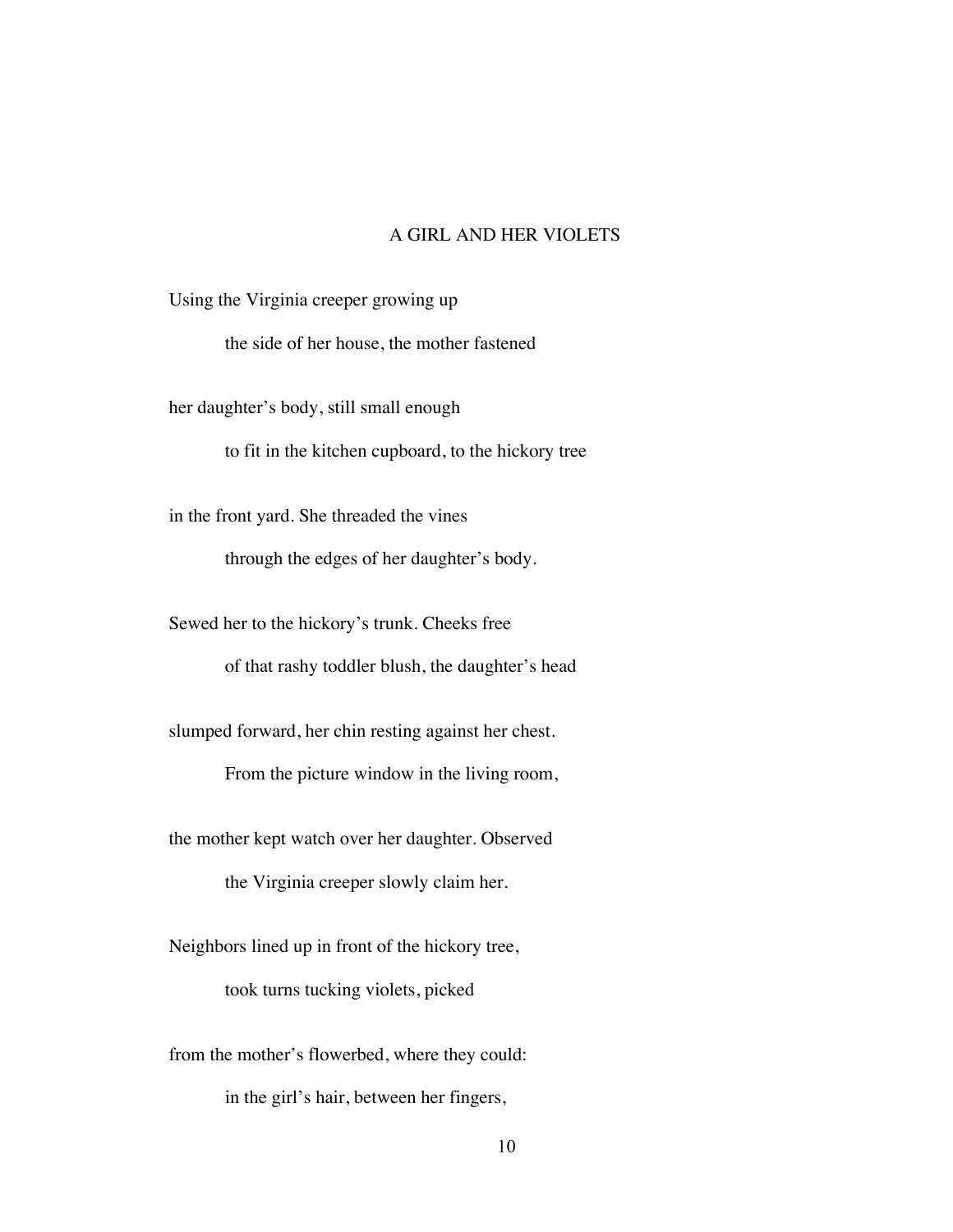through the eyelets of her white dress.

But the mother rushed them away.

Hissed at them. She clawed at the vines,

shredded them, only to find her daughter

encased in the bark. She traced the outline

of her daughter's face with her bloody and ragged finger.

Then lit match after match until every branch

within reach was ablaze. She set fire to the roots.

Watched the flames roll in cracking waves

over her daughter to the top of the tree.

She filled a wheelbarrow with the ashes.

Spread them over the flowerbed

in front of the picture window. Then locked herself

in the house. Over time, Virginia creeper

entwined with violets overtook the house

until it was no longer a house

but instead something wild.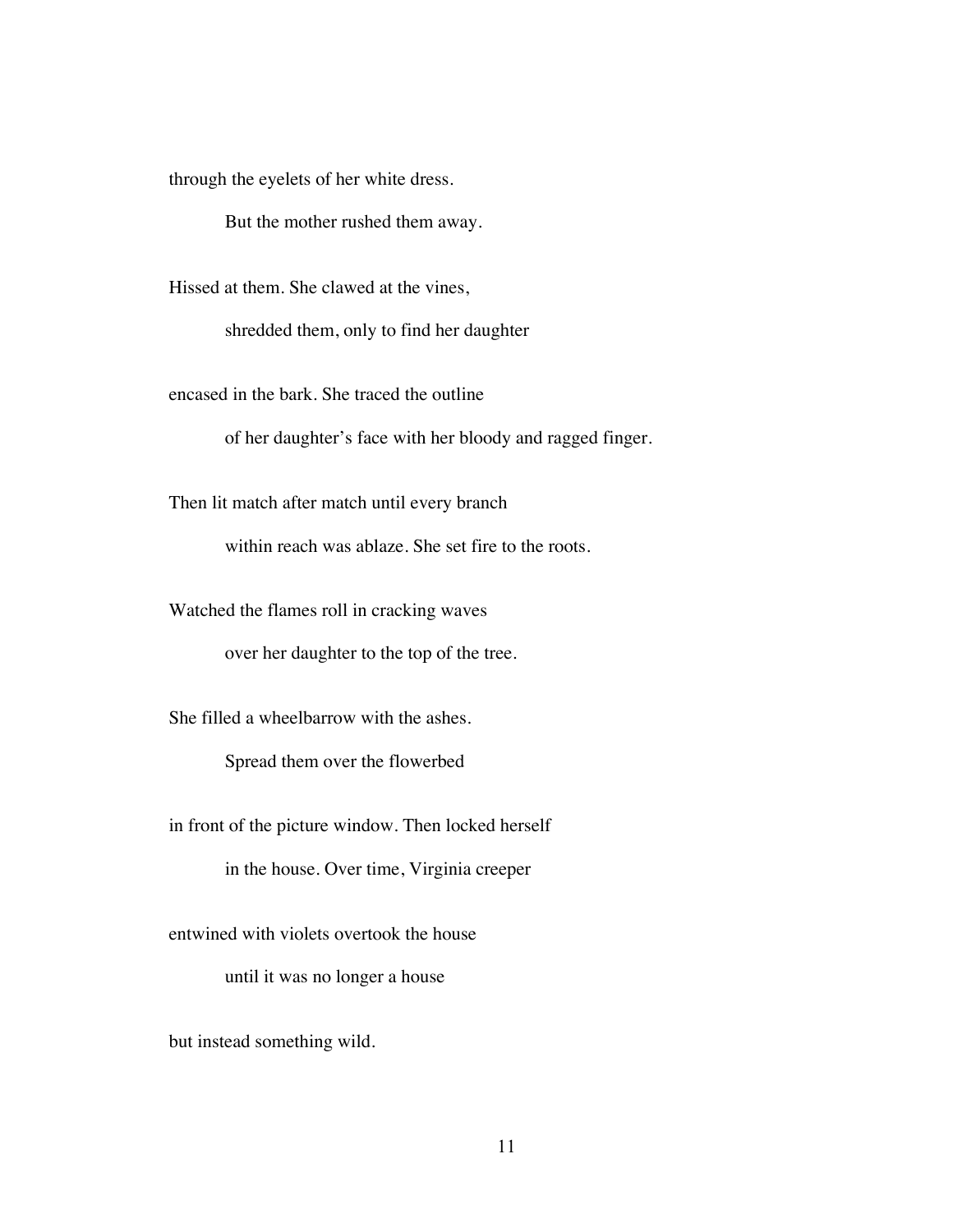## TRANSUBSTANTIATION

Mother said I got it wrong, cutting my thumb and bleeding into the bread. *The bread is His body.* She soaked up stray drops from the counter and the floor with the heel of the loaf, feeding the body the blood it needed. Unwrapping a Band-Aid, she approached the wound like an insect she had to kill.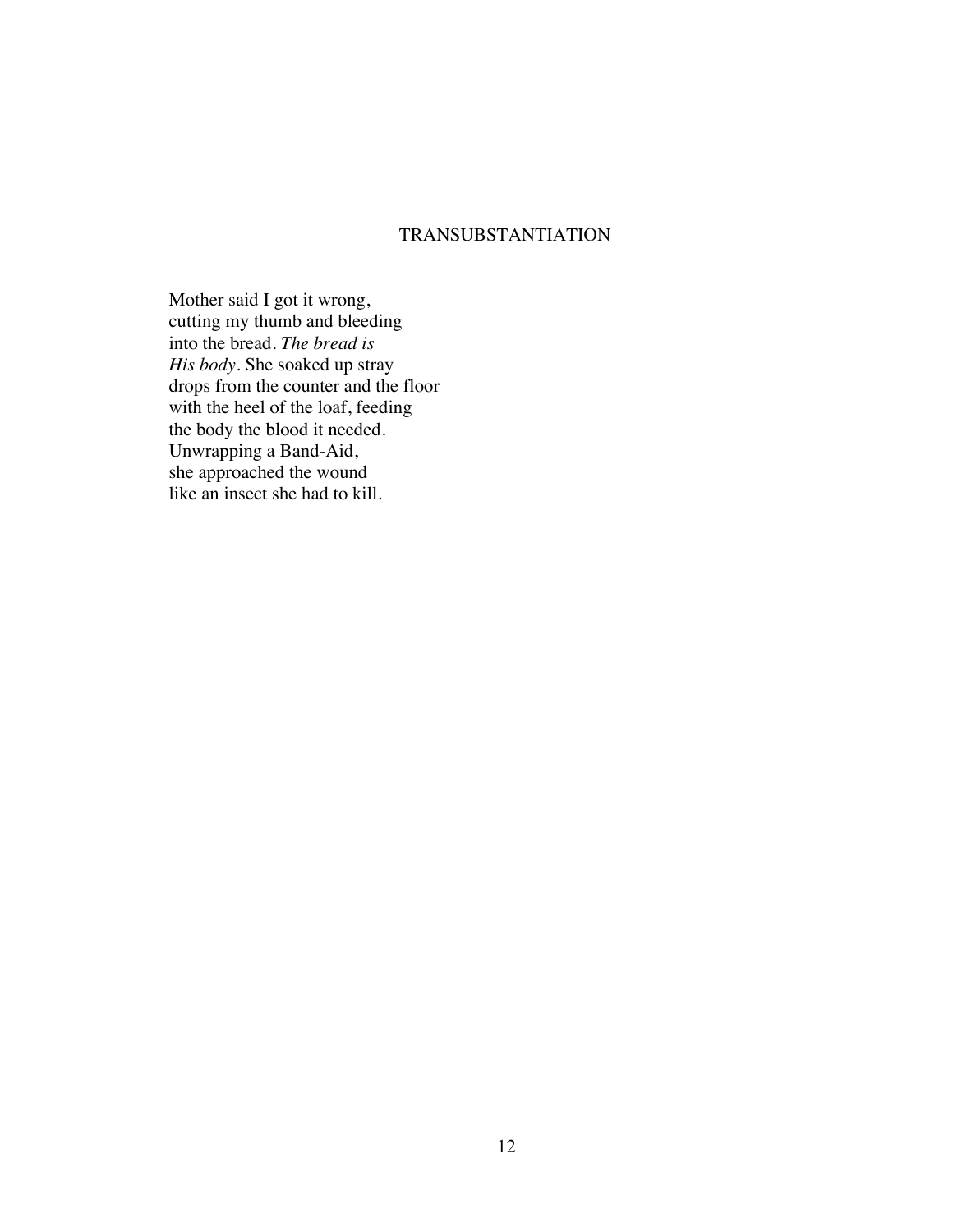### THE HISTORY OF MOTHERS AND DAUGHTERS

Their wedding portrait, nothing but a Kodak, floated in the cat's water bowl: She tore it down its center, right through their touching elbows, then released it.

Mother told me it was possible to drown in a bowl of cereal. A bowl of water is close enough.

\*

The way Mother says *I stayed for the children* with her chin up, lips drawn in, makes it seem like she did something noble.

\*

I question her sympathy.

\*

I am not allowed to show Father more affection even when the affection is

fleeting.

\*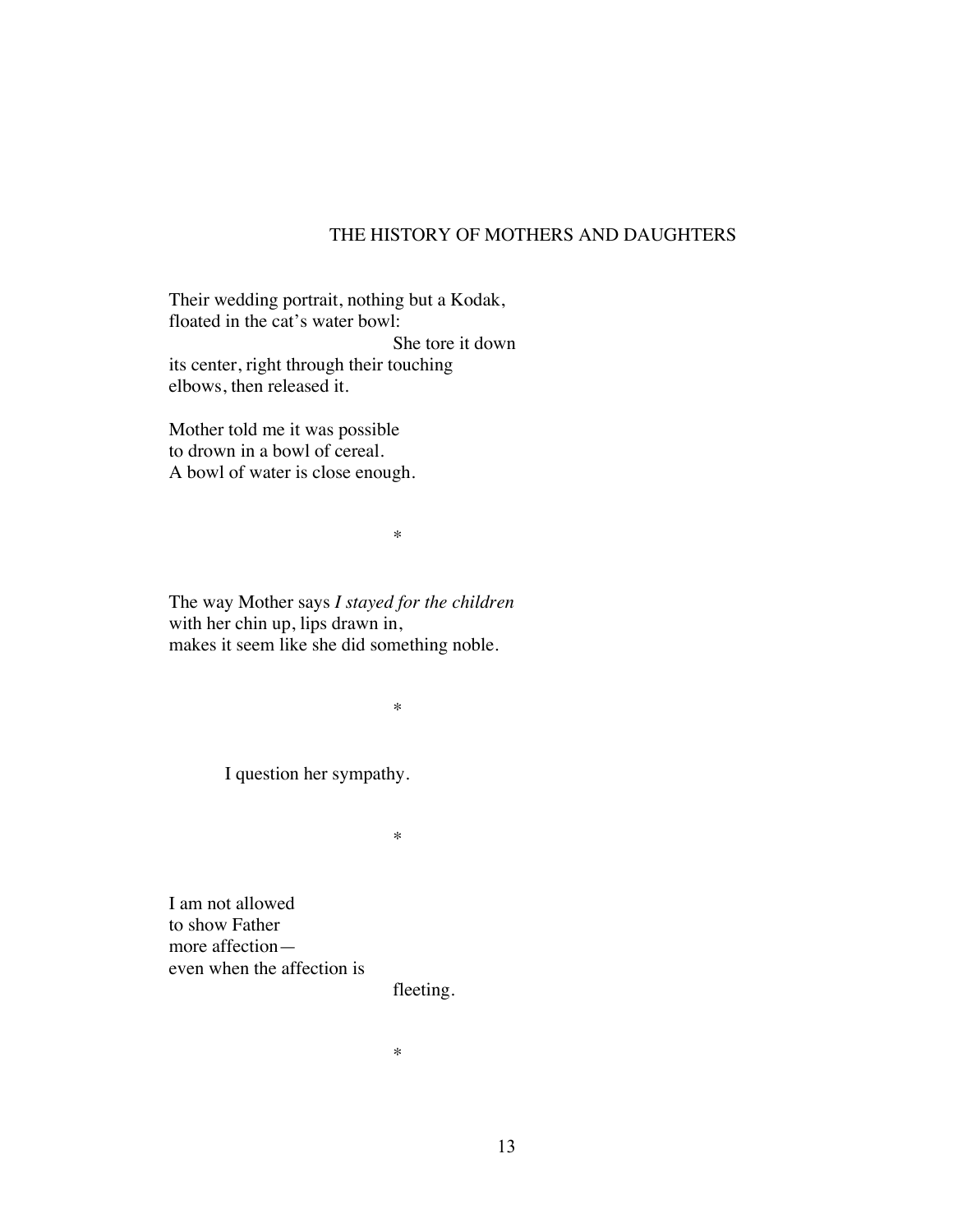Mother claims Father left us, but it's her I remember throwing Father's clothes out the front door.

\*

Mother's art is reframing memories.

\*

There was another before me, I found this loss tragic. Mother said It was nothing, It only stuck around long enough to make her sick.

\*

If she could, Mother would wear my skin as gloves. My teeth threaded through a ribbon knotted around her wrist. Anything to keep me close.

\*

I am bound.

\*

*Eat this.* Mother forced the communion wafer on my tongue. I shrank to the ground, small enough to ride on the back of an ant. *Drink this.* She administered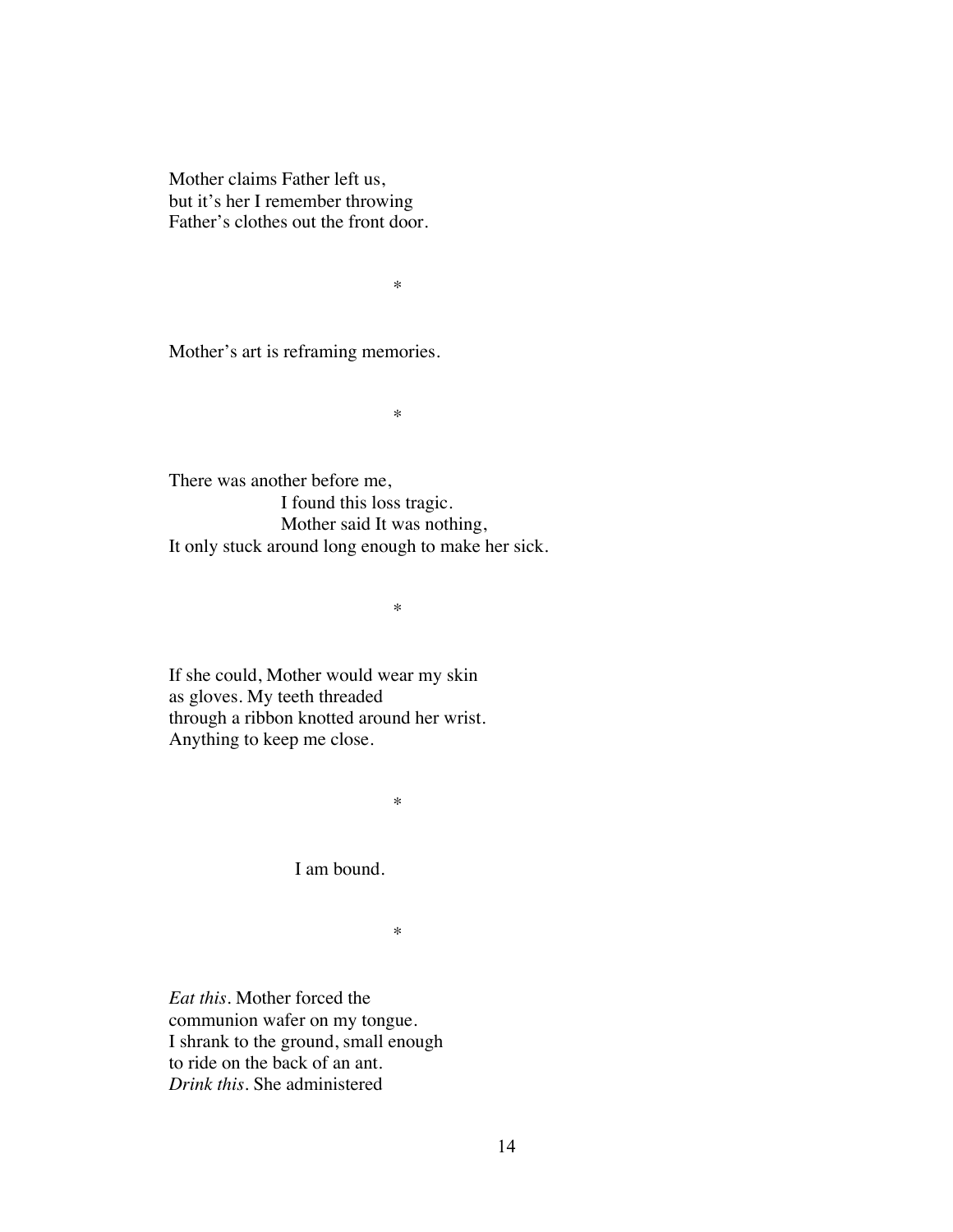the communion wine down my throat with an eyedropper. I disappeared.

\*

Every summer she proclaims: *If I didn't leave my kids in a hot car, then no one should.* 

\*

I want to compare Mother to an animal a bear, a wolf—she is fierce in her love, but all I see are the eyes of a person come unhinged.

\*

Sister's survival tactic:

If she can't remember it then it did not happen. Mother finds this advantageous.

\*

I got my clinodactyly pinky from her, my propensity to not take care of myself, my headaches and my soft stomach, too.

But surprisingly

not my myopic sight.

\*

She imagined I came out walking and talking.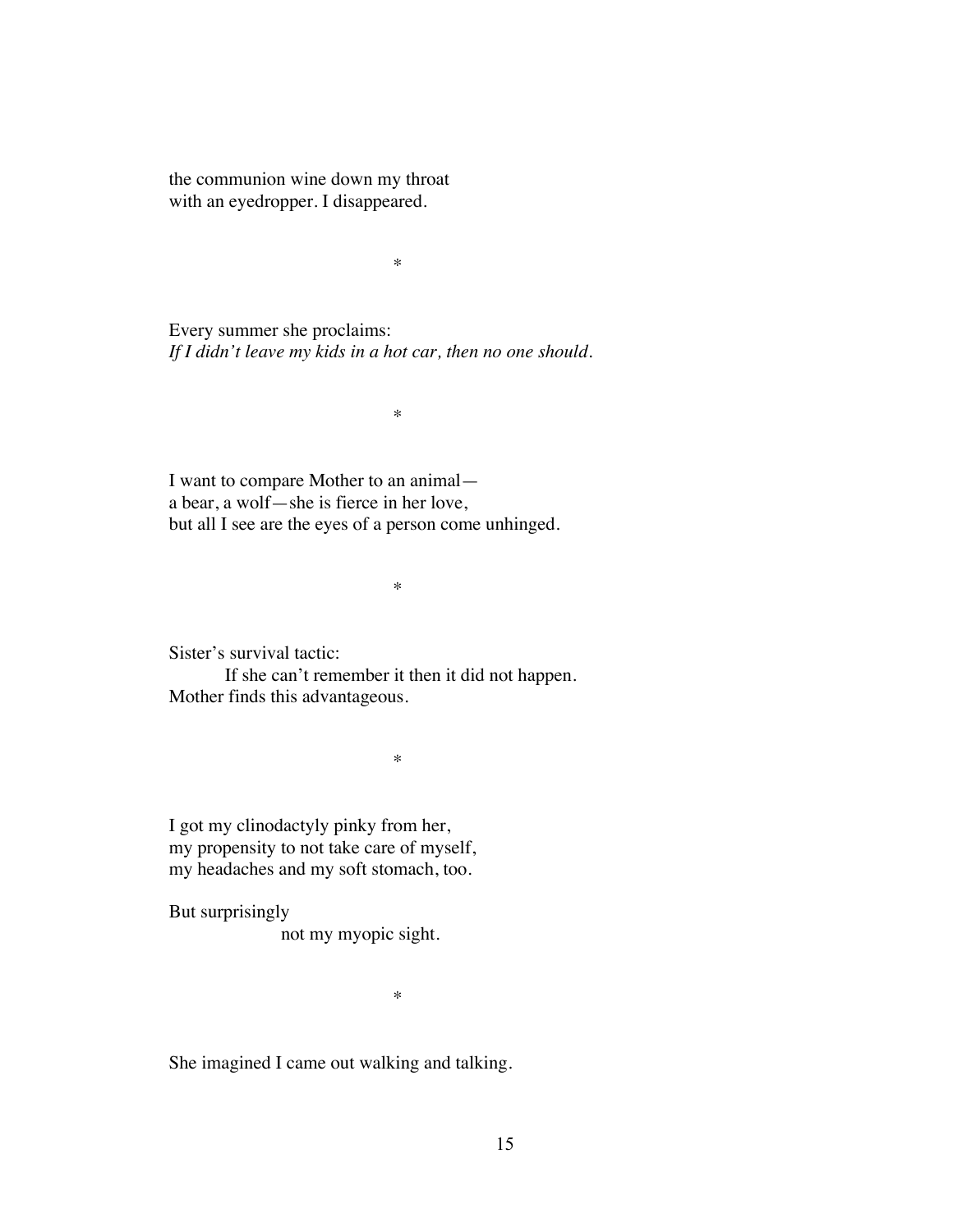### THE GENETIC HISTORY OF XANAX II

Our first kiss was on Christmas morning. Grandmama passed the pill to Mother and Mother passed it on to me. I needed it because my cramps were bad.

Before swallowing, I prodded the Xanax with the tip of my tongue. Uncoated and porous,

it stuck there like ice without the burn. The penny-bitter taste spread, sticking to the soft meat

of my gnawed-on cheeks. It wasn't long before the Christmas tree lights blurred softly into the glass ornaments.

When I tried grabbing this ball of light, my fingers slid into the air, into nothing. I no longer felt Grandmama's backhanded words.

They slipped right off my skin. My head hung crooked over the arm of the couch. I saw the fishing line

tying the tree to the curtain rod—tied because the tree fell on me once already. The clear line only visible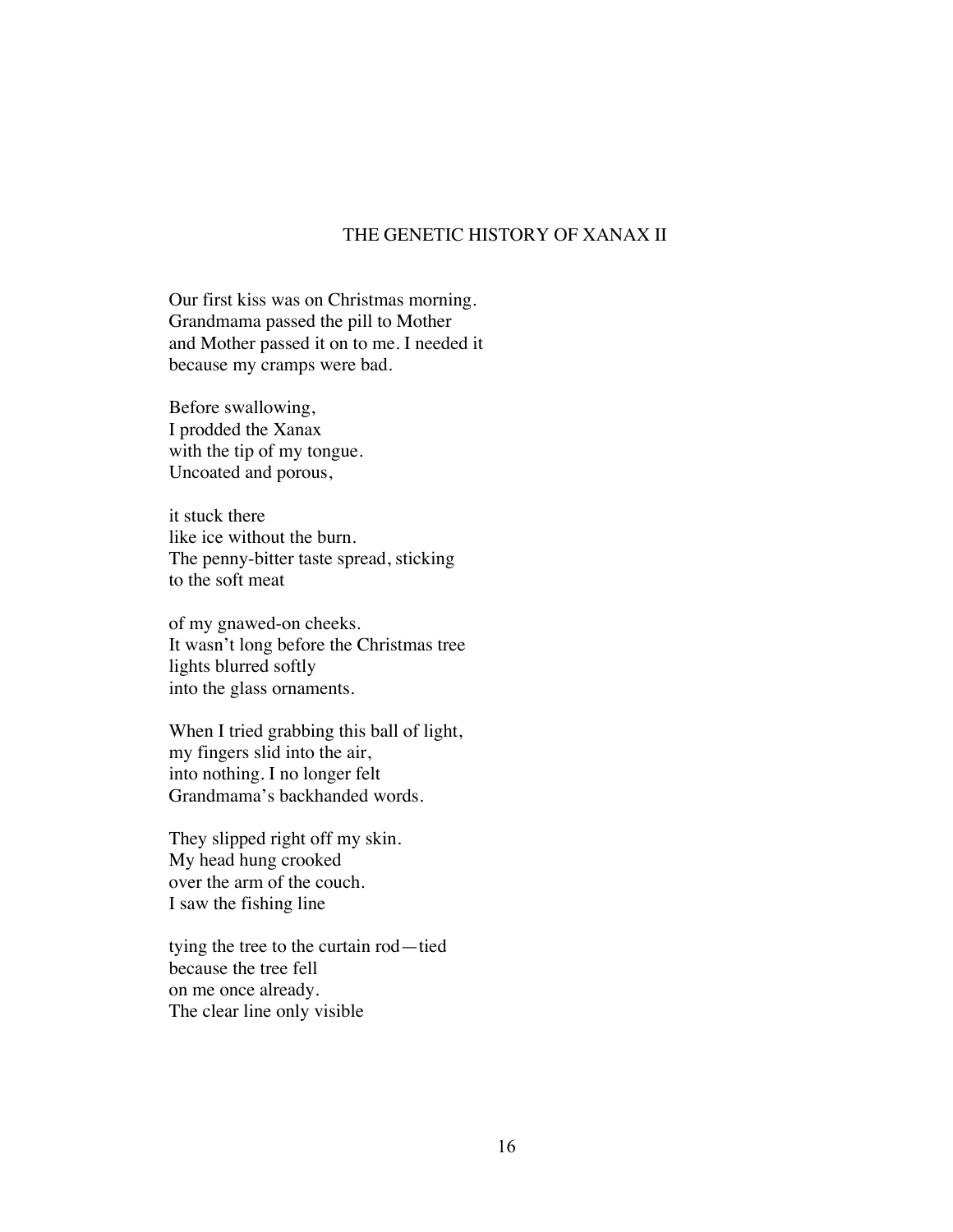from this angle. But the cramps were still there. Grandmama said Xanax wasn't made for stopping pain.

Mother didn't care. She just wanted to do something to help her daughter bleeding onto the couch.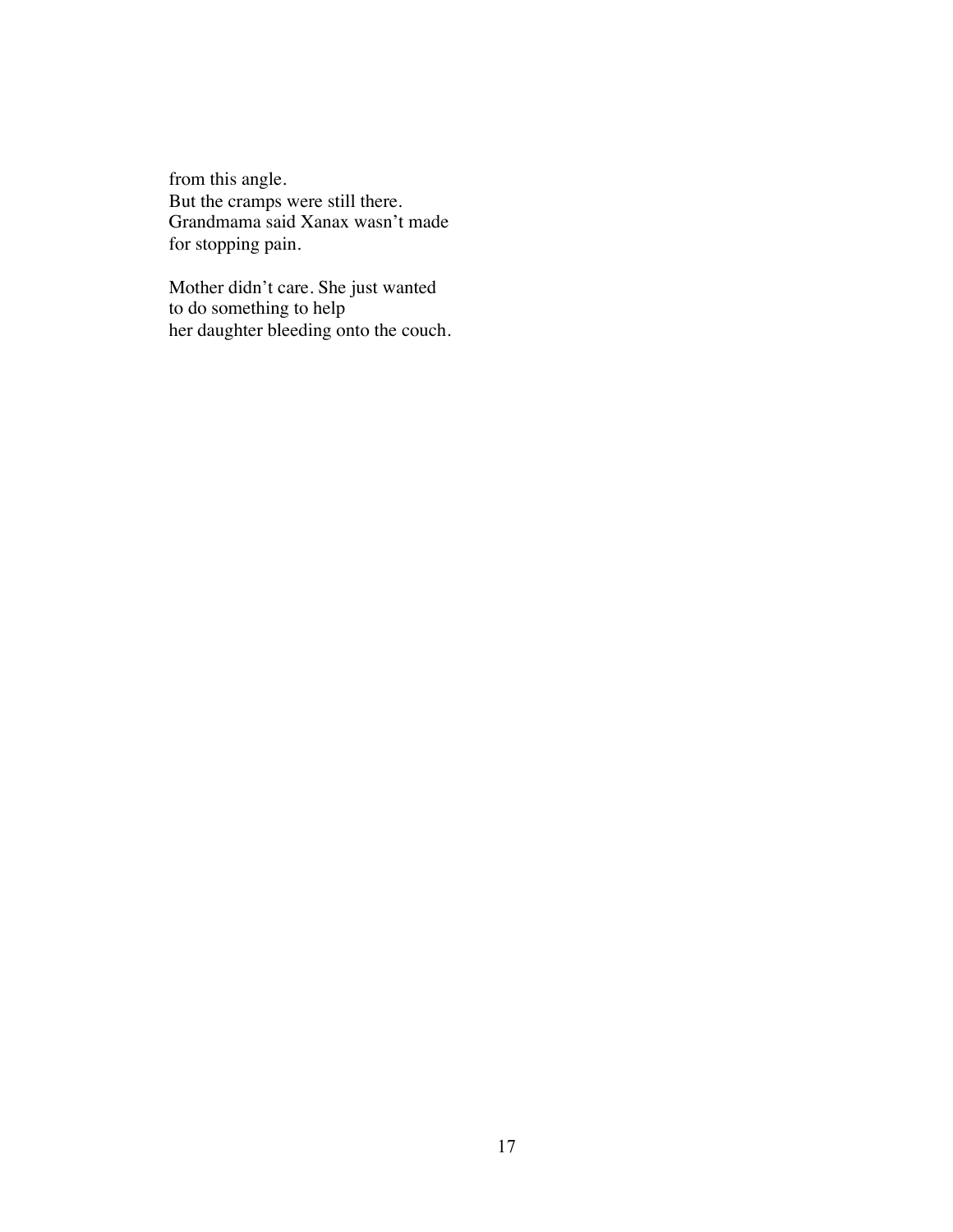### THE HUNTER

She was a young girl from Phoenix, but her lisp made it sound like Venus. I imagined her being born from the sand, rising out of the desert.

Her heat hardening her into a solid thing. Something close to glass, but unbreakable. I saw signs of her origin

in the sand-colored freckles dotting her sloped nose. Once, at the playground near her house, I heard her tell her friends

they did not have to worry about going to hell. They could do and say whatever they wanted just as long as they accepted

Jesus Christ as their savior. I fell in love with her then. Her favorite game was trying to make cars stop while walking

up and down her suburban street wearing her tightest and tiniest clothes. She got some of her friends to play. But it was her I followed.

When she was alone, I walked slowly behind the girl from Venus as she swished her hips all the way to the playground. I wanted to tell her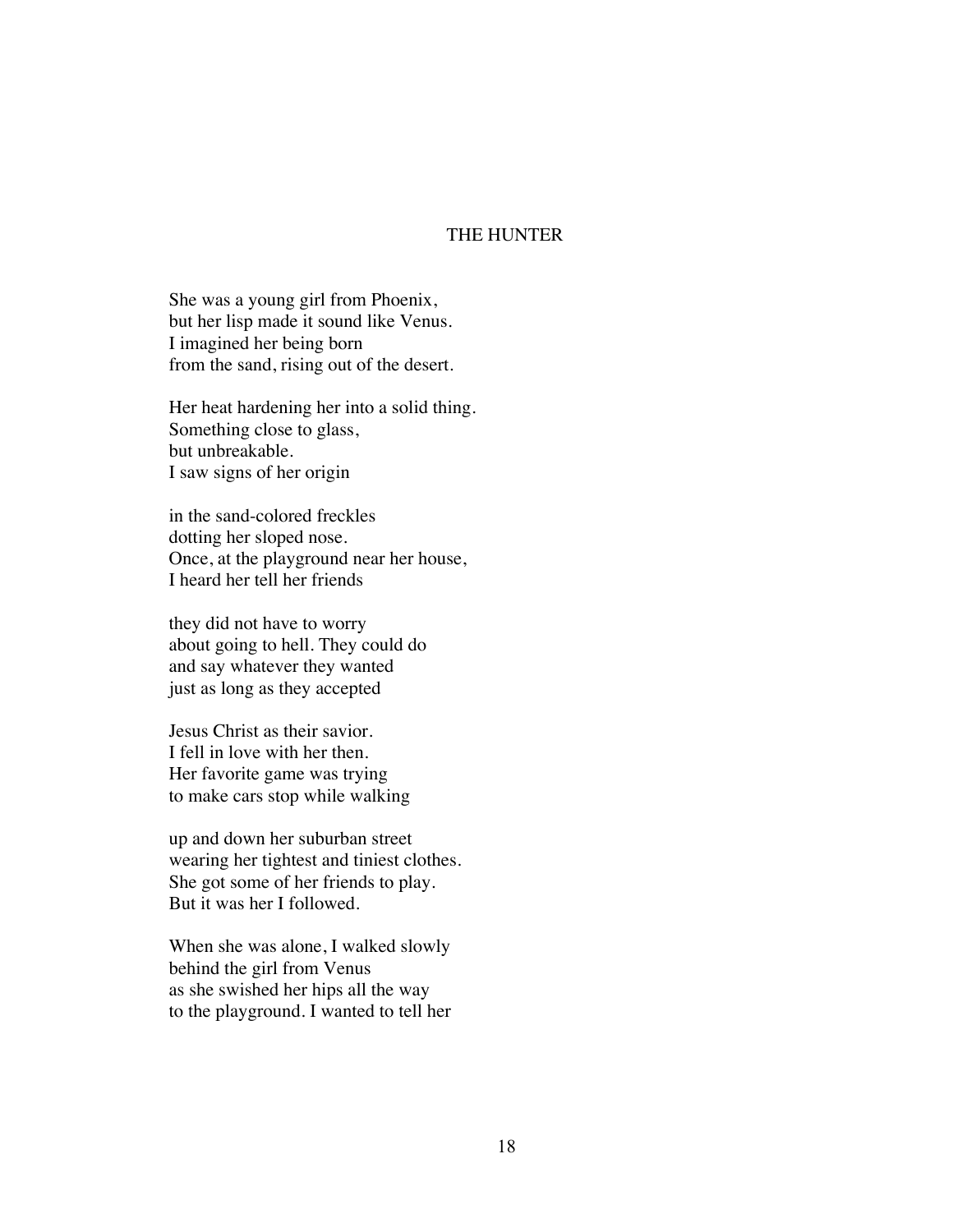her hips reminded me of the metronome on Mother's piano. Red and black roses were printed on her shirt. They peeked out

from beneath her hair with each swish. Her hair was the plainest part of her. Almost colorless, a dishwater blond. But I imagined it smelled like roses

I could almost smell it. She stopped in front of the empty playground. I stopped beside her, snatched a fistful of her hair. Yes, it smelled of roses.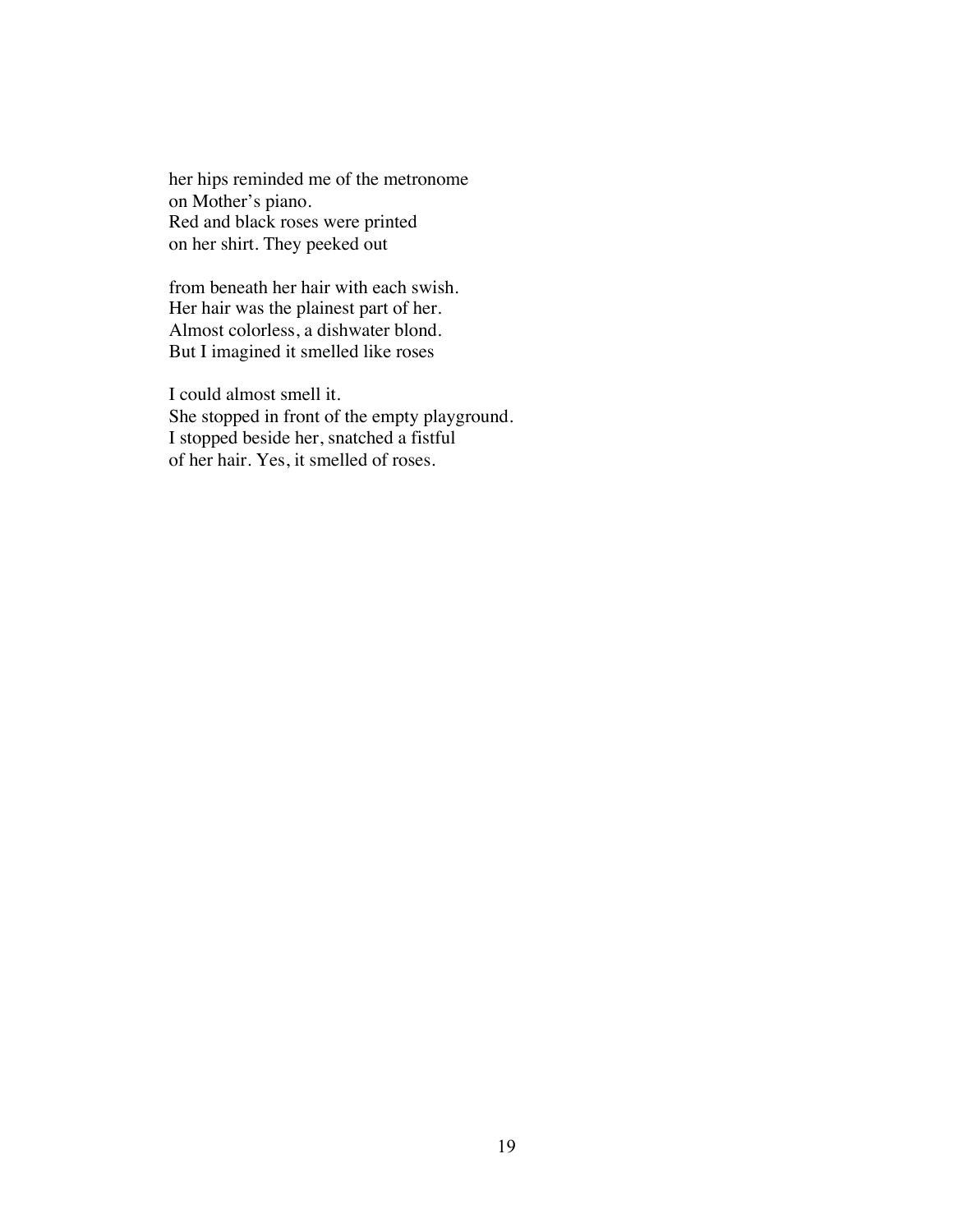## SUGARCOATING

When Grandmama came home from the hospital, her teased-out hair was flat

and unwashed. Gray roots painfully apparent. The acrylic nails she loved so much

were chewed down to nothing. Thick scabs marred her fleshy forearms.

As I remember it, as I was taught to remember it, Grandmama's asthma put her in the hospital. Asthma was always putting Grandmama in the hospital.

Sister and I tried visiting with Grandmama in her living room. She preferred staying in

her bedroom. The lights out. Uneaten McDonald's piled high on her nightstand.

Sister and I whispered back and forth. We were glad we didn't have asthma, we never wanted to get that sick—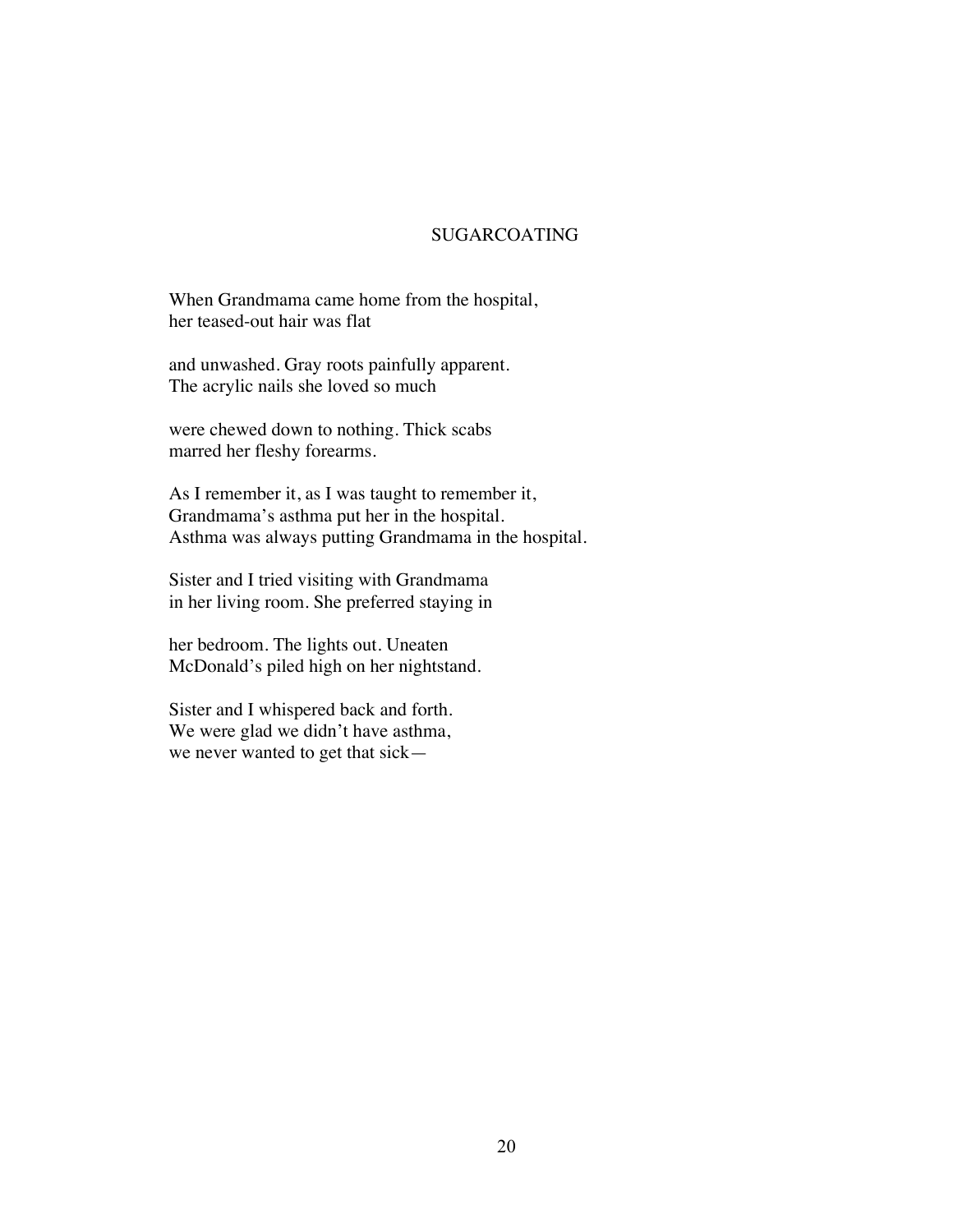## AT THE KITCHEN TABLE WITH GRANDMAMA

Scratching your arms with wire hangers, endless cleaning and baking (your house smelled of batter and bleach), the back and forth between sleeping too much then not at all— I need to know how and when this all started for you. Did the voices rise with the dust from your worn pillows? Float to the corners of your room, hovering there with the shadows? Was there a color to them, a shimmer? What did they sound like? You don't have to tell me what they said. Just answer me this: Was their arrival soft or did it start with a scream?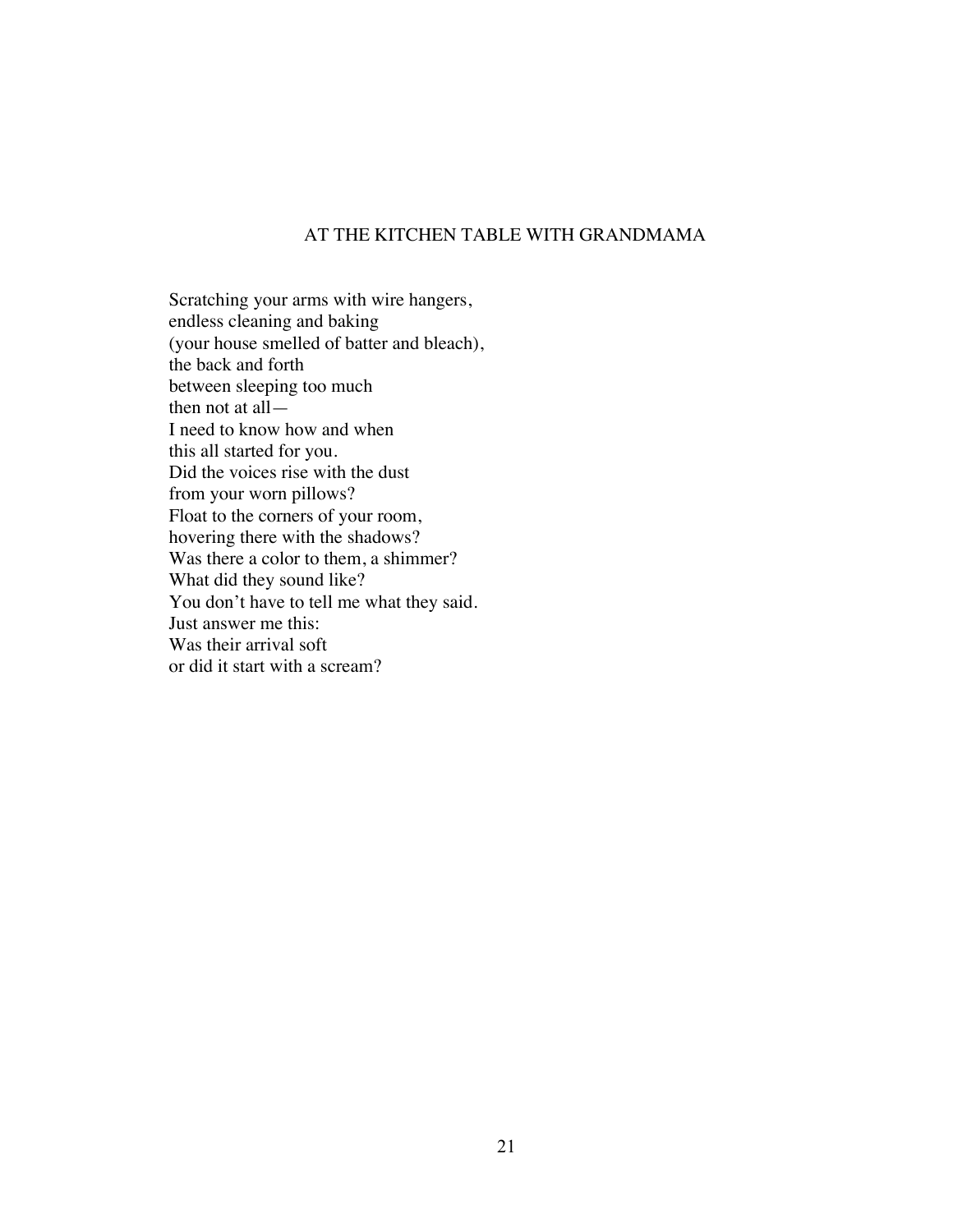## THE GENETIC HISTORY OF XANAX III

I will take my left ulna, crush the bone to powder, shape it into hundreds of tiny ovals the size of a fingernail, dip them into diluted yellow Easter-egg dye whatever it takes to make me believe they are the real thing. My bottle is empty.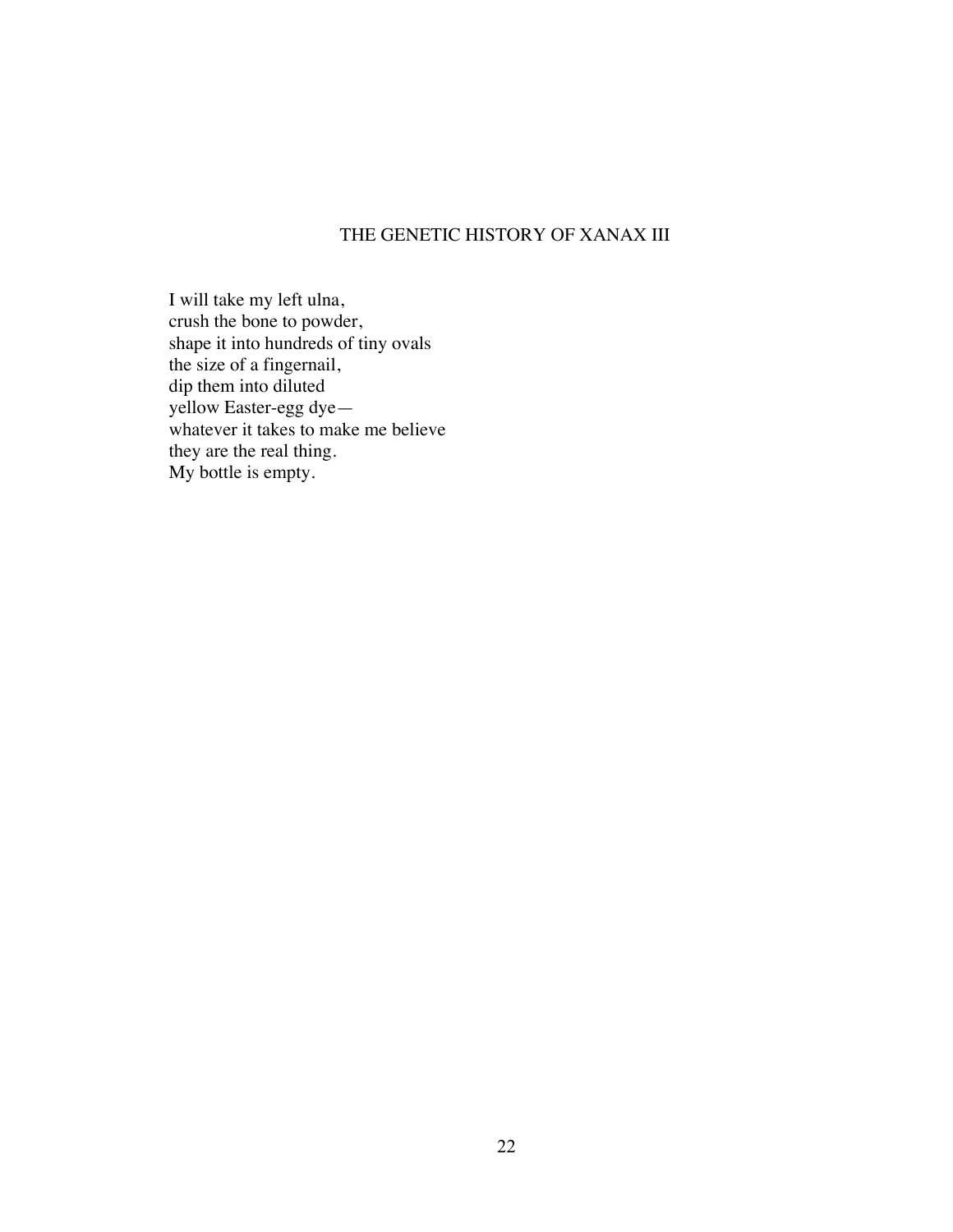### AT GIRL SCOUT CAMP

I was eleven when Krystal, the teenaged psychic, read my palm. She pulled my right hand close to her eyes, pressed her thumb at the point where my life line ended.

*Your life line is very short*, she said. *This means you will die of leukemia before your next birthday.*  Krystal dropped my hand, it fell heavy in my lap, and left me in front of the campfire.

I saw myself bald, bones in a sack of gray skin, a hospital sheet pulled smooth over my body. Eva sat across from me at the campfire. The shadows wavered over her face, made her deeply set eyes

appear hollow. She looked like the figment that would carry me to the other side when the time finally came. But there was beauty in this terror.

That night, in our cabins, Eva and I could not fall asleep fast enough to beat the cold. Eva climbed into my bunk whispering, *Warm air rises*.

I pulled my sleeping bag over our heads. The freckles dotting her nose and the delicate skin beneath her eyes softened her face. She held my hand,

traced my heart line with her finger. Our breath heated our faces. I kissed her. And then I lived.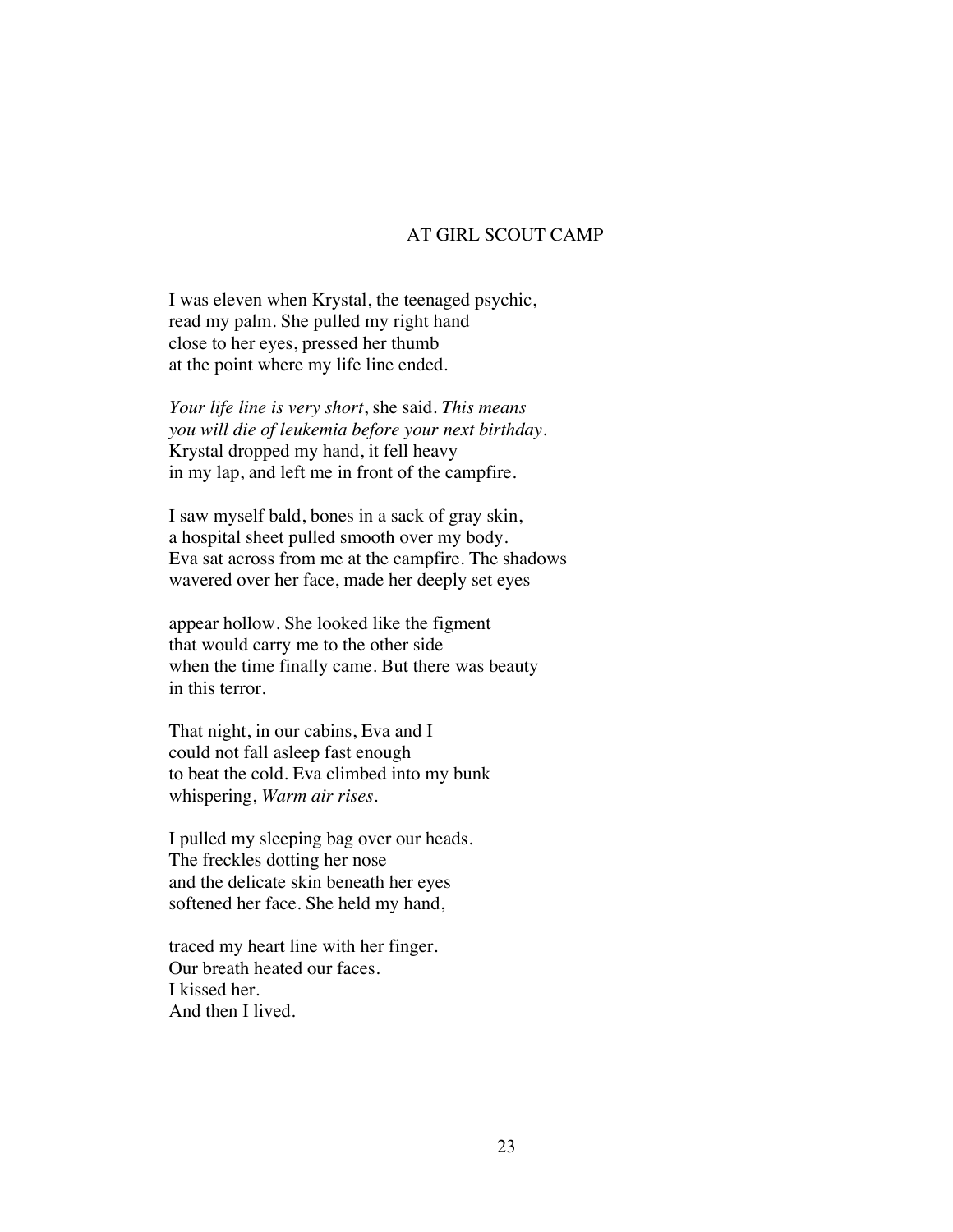## HELLFIRE AND WATER

She ran into the river. Crashed through its still surface.

Floating on her back, she bobbed in the small waves she stirred.

The torn hem of her once blue dress rested on the surface like a cottonmouth.

The river, thick and warm like the baths her mother drew,

softened the red mud and dried blood caking her hands, releasing them

from her skin. Tipping back her head, she offered herself to whatever forgiveness

the river could bring. The scratches raking her cheeks stung when

the river entered them. She welcomed the burn.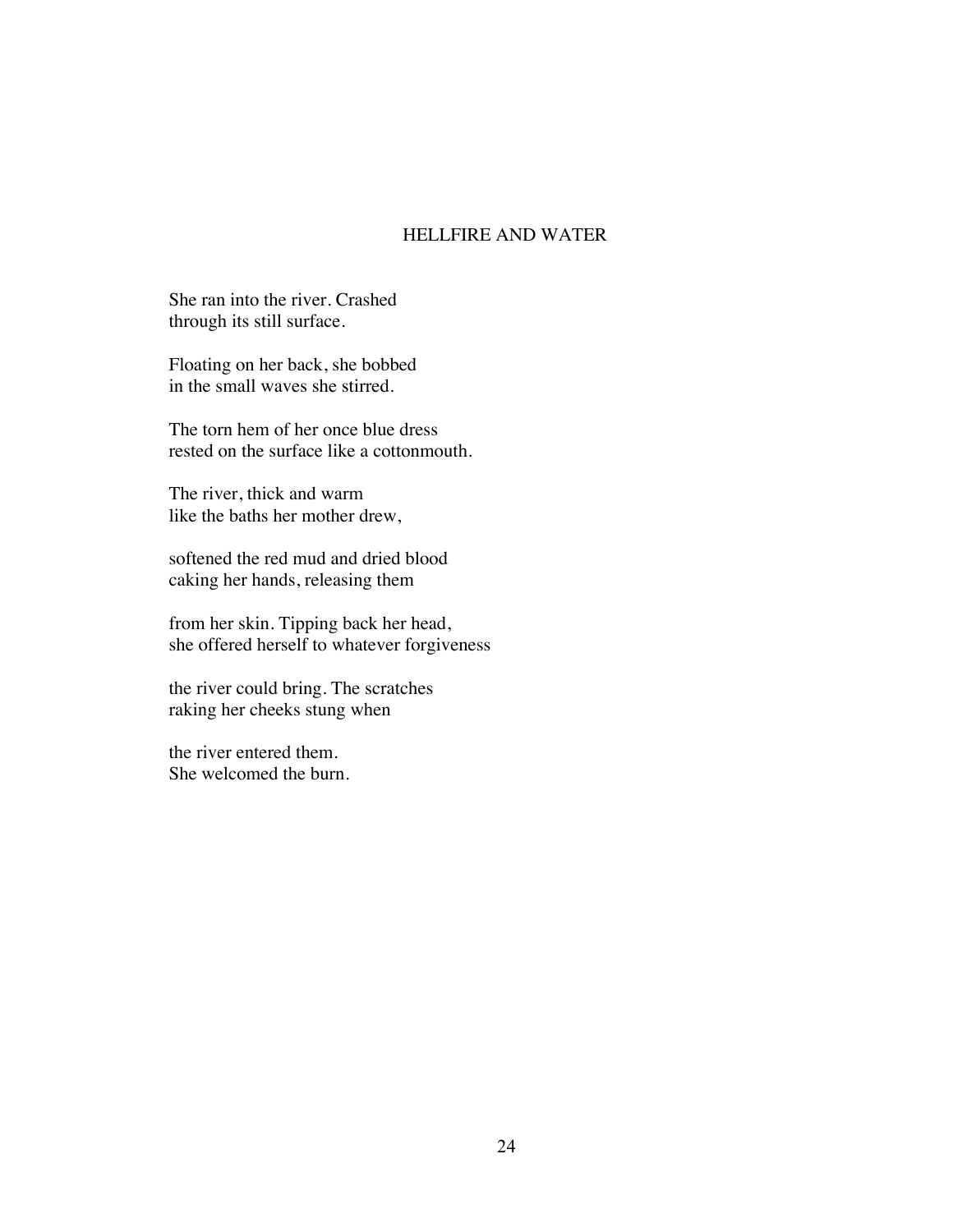## THE GENETIC HISTORY OF XANAX IV

The migraines started when Sister was born eight pounds of nothing much, she changed Mother's life forever.

The headaches got so bad Mother wanted to cut the nerve above her right eye with an X-Acto knife, instead she took Grandmama's nerve pills.

And once I saw Grandmama praying over Mother: her palms on Mother's creased forehead, polished nails clinching gray roots, slippery Southern words blessing Mother, asking Jesus to take on this ache, too.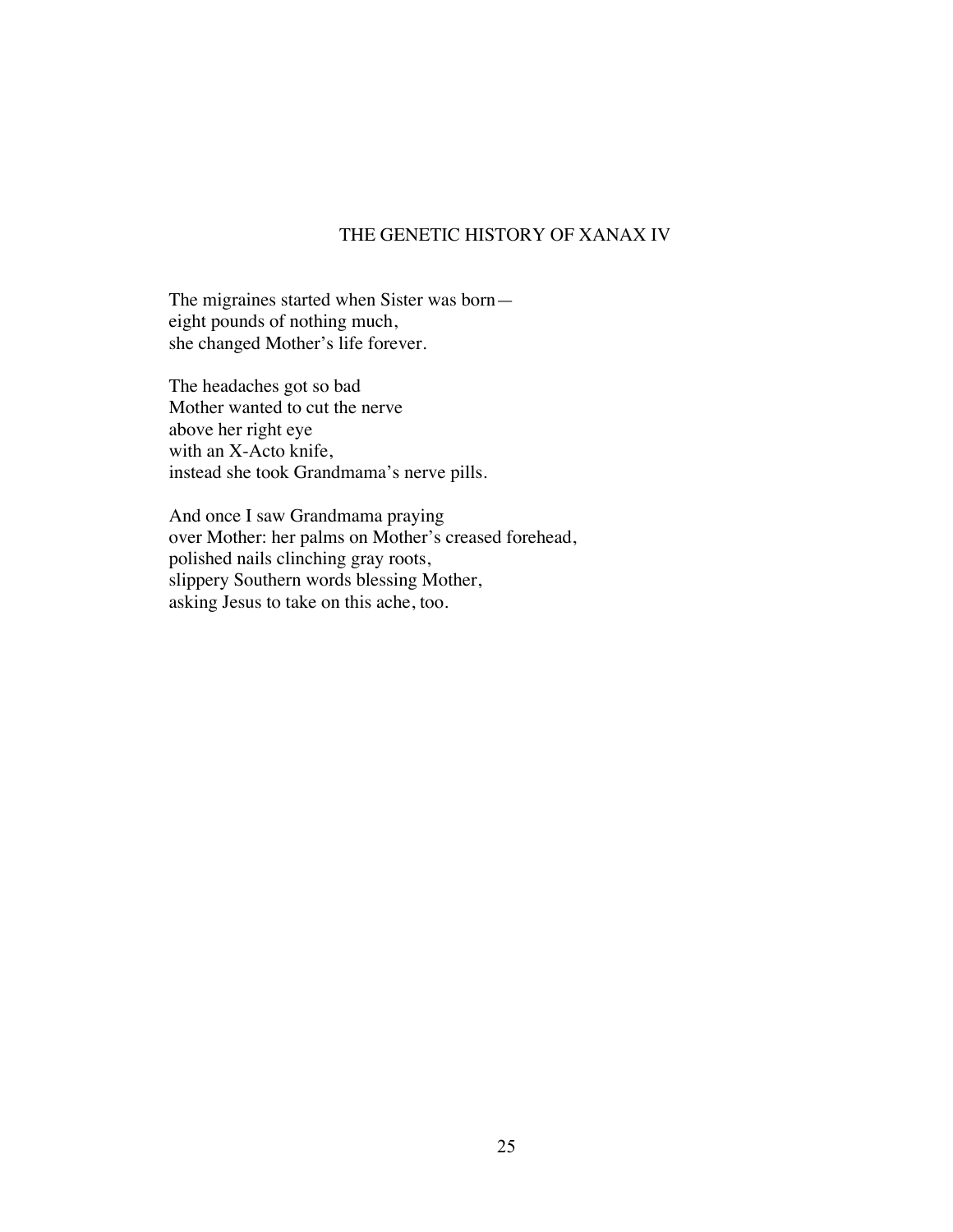## ROUGH HANDLING

It was something I deserved, Mother's hand slapping my mouth. I felt nothing, my lips turned in between my teeth, the nerves safely hidden. I thought this must be what a countertop feels (or doesn't feel) when it gets smacked by a palm.

I also deserved the soap scraped across the bottom of my front teeth, the switchings and spankings, drives past social services, the time she popped a balloon right out from under me.

I reenact it all just to make sure I was right.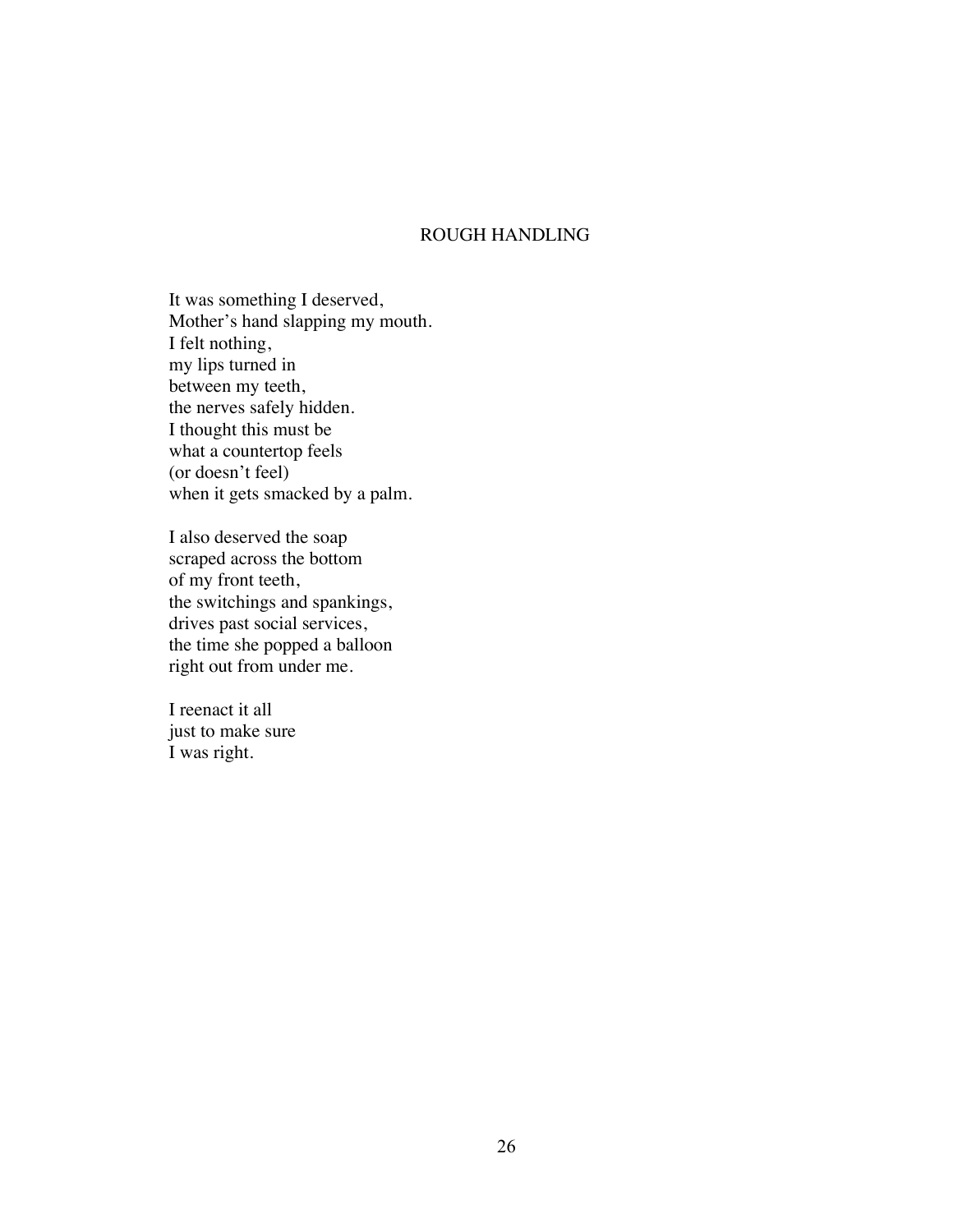### THE SHARING

Sister was afraid of needles but sharp things never bothered me. I sewed us together anyway,

compromised with large stitches and a darning needle. From our hips to our shoulders, careful not to pierce our lungs.

The stitches did not last— I blame the push and pull of it all, and Mother never taught me how to sew.

When Sister went away to school, I had to learn how to be alone. How to walk and eat and sleep. How to keep my neck straight.

With my fingertips, I memorized the ridged smoothness of each pocked scar running up my side. What was once our side.

I lay awake at night wondering if she did the same. During my studies of our shared scarring,

I began to feel the stripping away of even the thinnest layer of her skin. The piercing and drumming of ink.

The rubbing away of the delicate patch covering her rapid pulse when the man she loved wrapped his hands around her throat.

And then I felt nothing, save the prickled numbness of blood trying to bring feeling back to skin.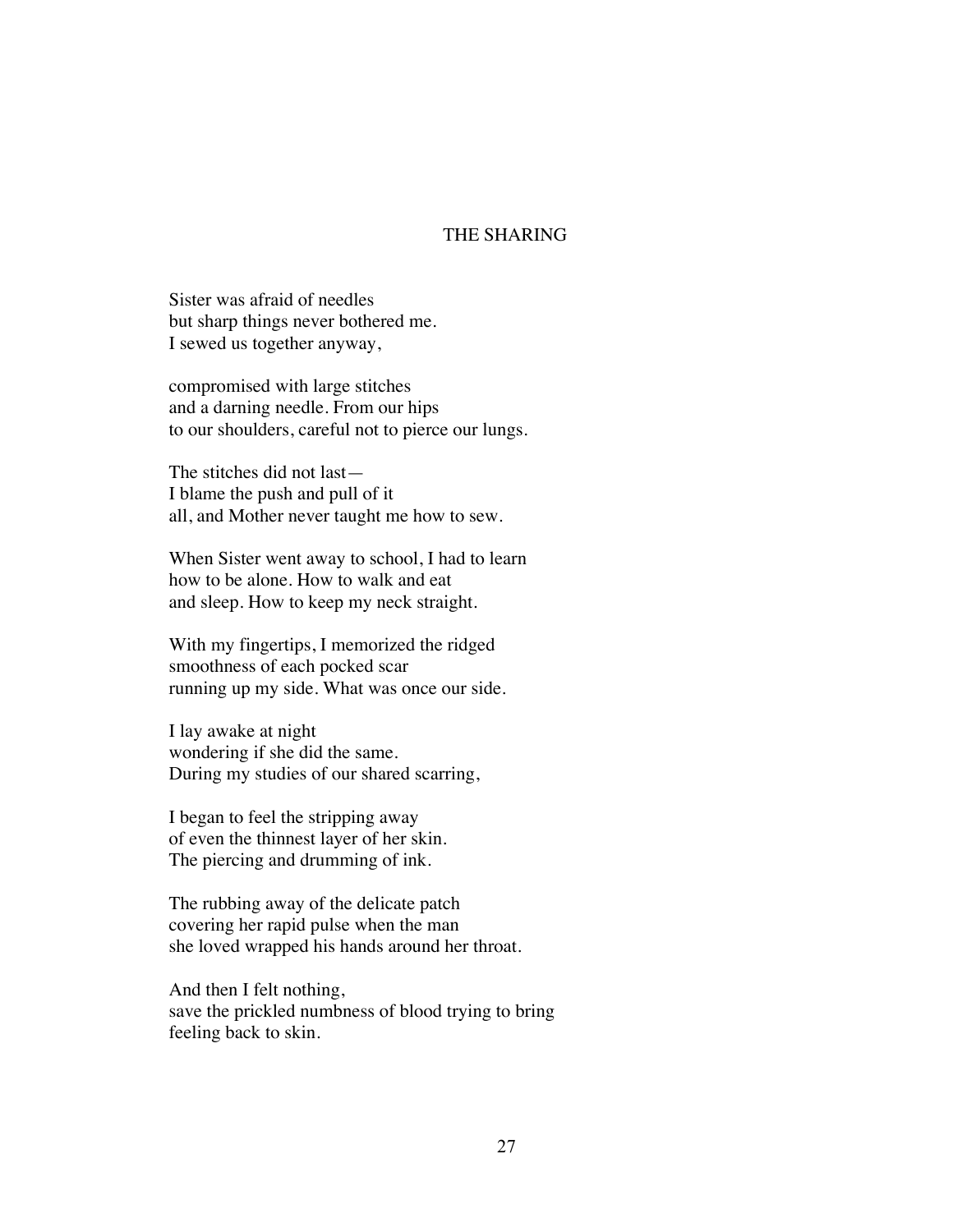## THE GENETIC HISTORY OF XANAX V

I have tasted the bitter melt on my tongue. Mother doesn't let me fill the prescription anymore. The pieces I have are not mine. My sweet something borrowed. I break what I'm given in half. Just to make them last a little bit longer.

Who does the pill tell to build the wall breaking apart my panic's heavy assaults? Is it the soothing hue of FD&C Yellow No. 6 and D&C Yellow No. 10 calming me?

I wonder what I could do if I had more. I worry about what I would do if I had too much. I ask one last favor always be enough.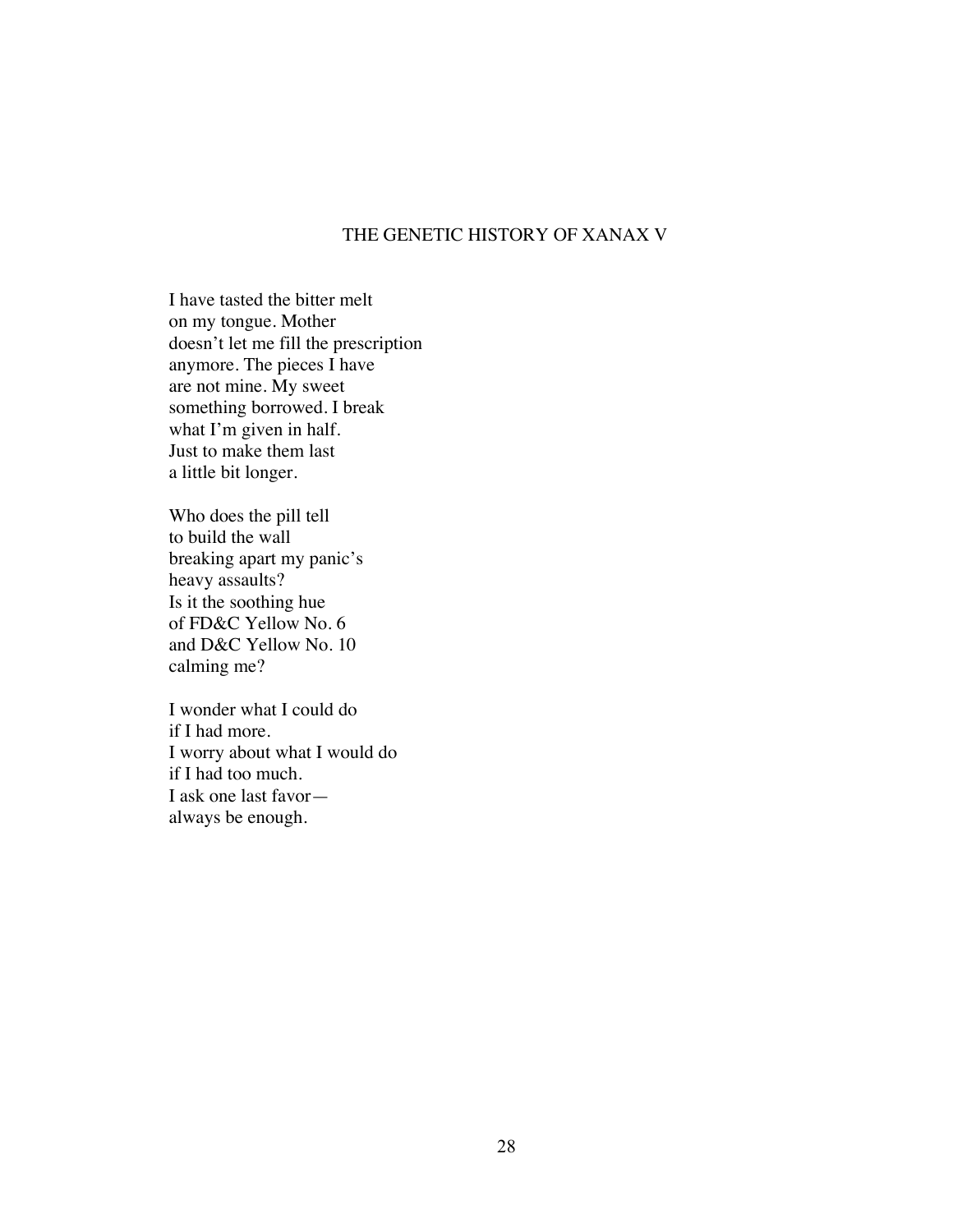### FEVER

The car's tires sounded like death moans when he came to a stop on the damp street in front of my house.

His shadow whipped by the window like a malformed insect. Seeping through the cracks

like oil, he entered through the spaces between the door and its frame. The curled, dried bodies of caterpillars

snapped sharply beneath his feet as he walked across my living room. I could not move at the sight of him.

Leaning into me, lips cold against my ear, he gave himself to me in whispers.

\*

And there he lived inside my head.

But the pressure became too much a simultaneous coming together and splitting apart.

Slick with cerebrospinal fluid, he pushed through the split bone.

Dead by his relentless wanting, he took my head home in a grocery bag.

Something to remember me by.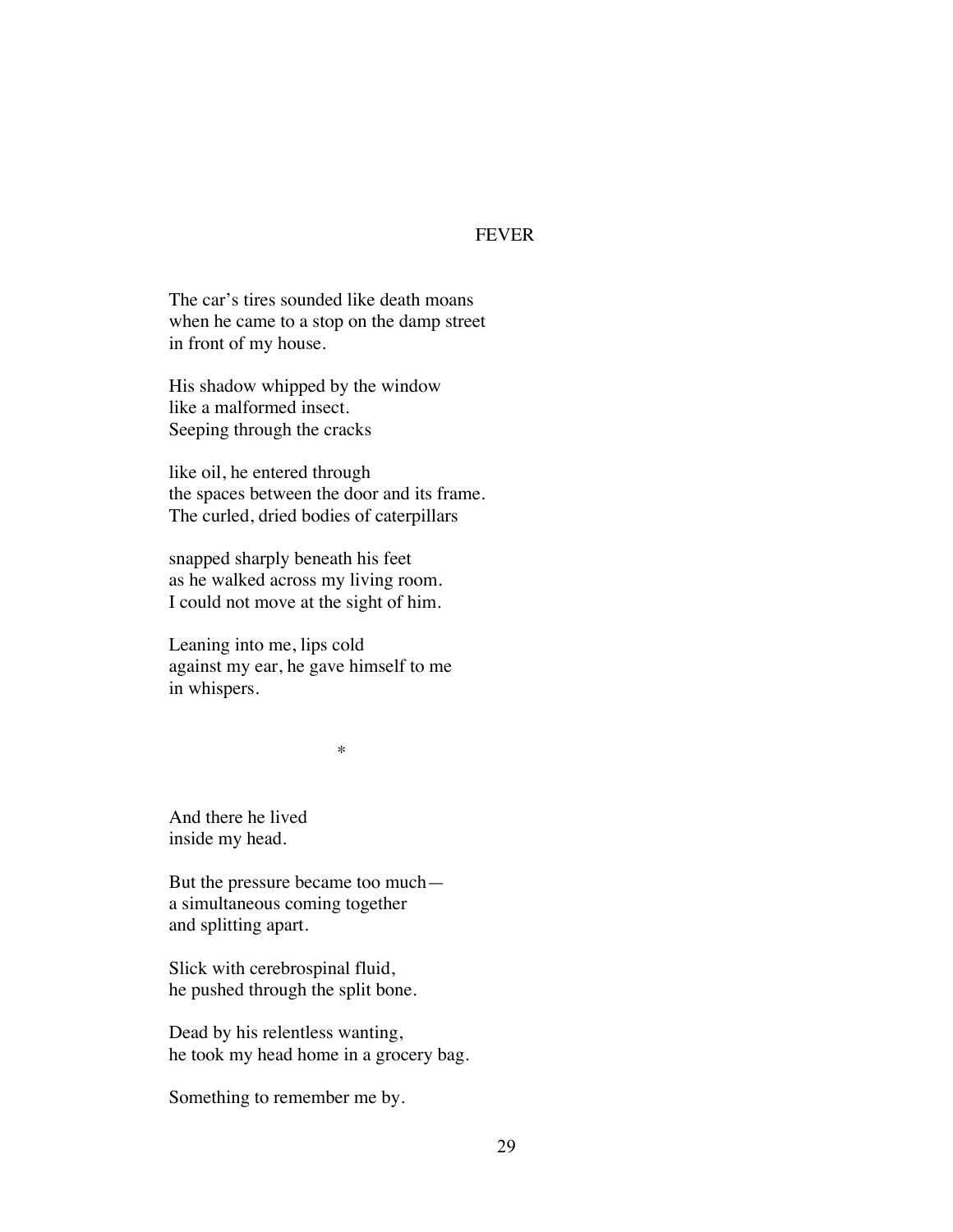But when he opened the bag, there were only roses.

He put them in a vase without water, collected their dropped petals in a bowl. Saving them.

\*

He would later regret not protecting the petals from the dust.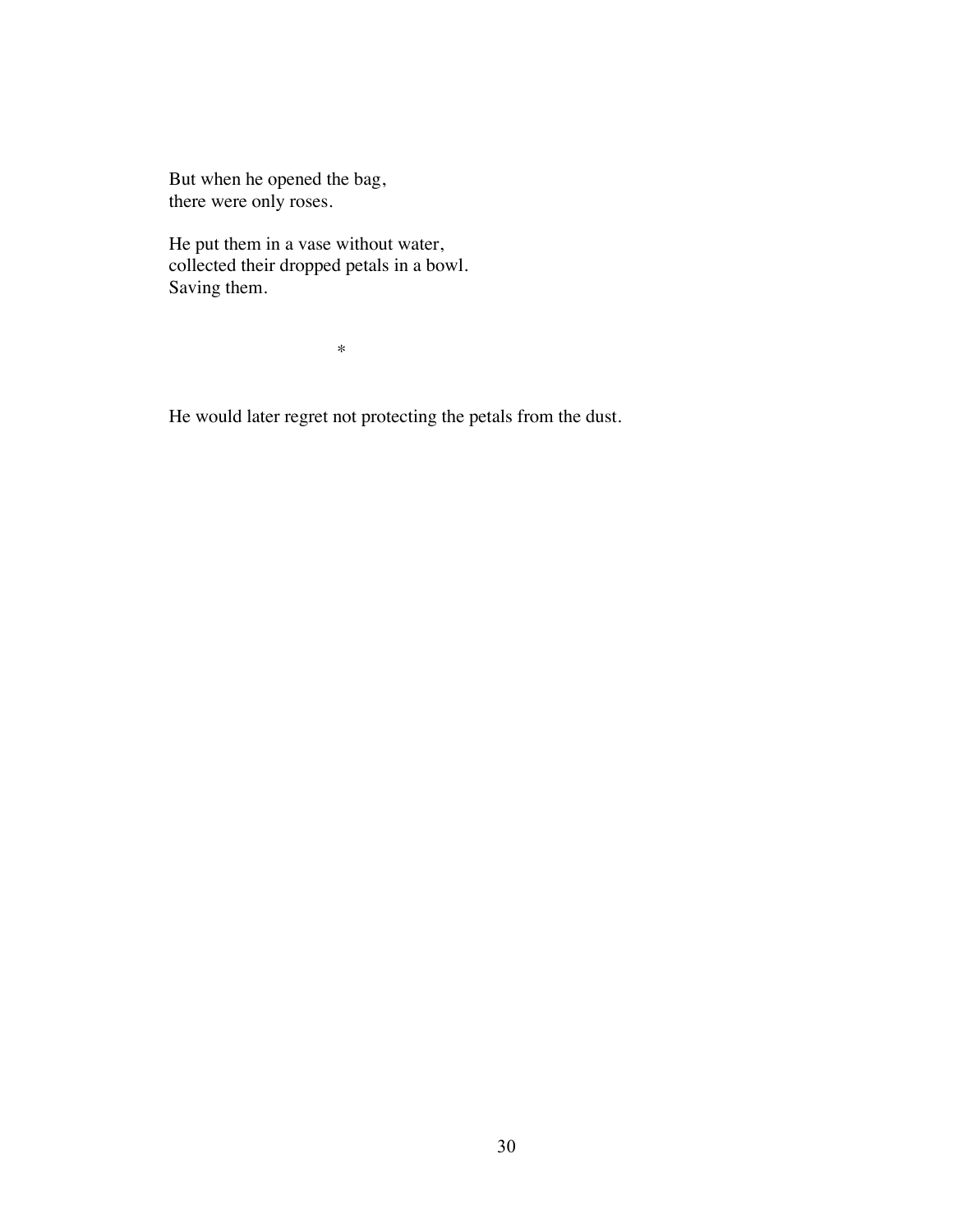## KNOCK AND TURN

gulps taken from the faucet cannot be measured sleep with the flower-side touching my body do not put the cat in the kennel the noises have to come from somewhere put a bowl over the bug then a book over the bowl cannot kill things that make too much noise when flattened woke up gasping Father told me he had a tumor on his spine when I expected the liver or the lungs not those finicky pearls I never dream of Mother how long until this shadow turns into someone real how long until the voices outside my head become the voices inside my head how long until I stop living inside the barrel of that gun of those guns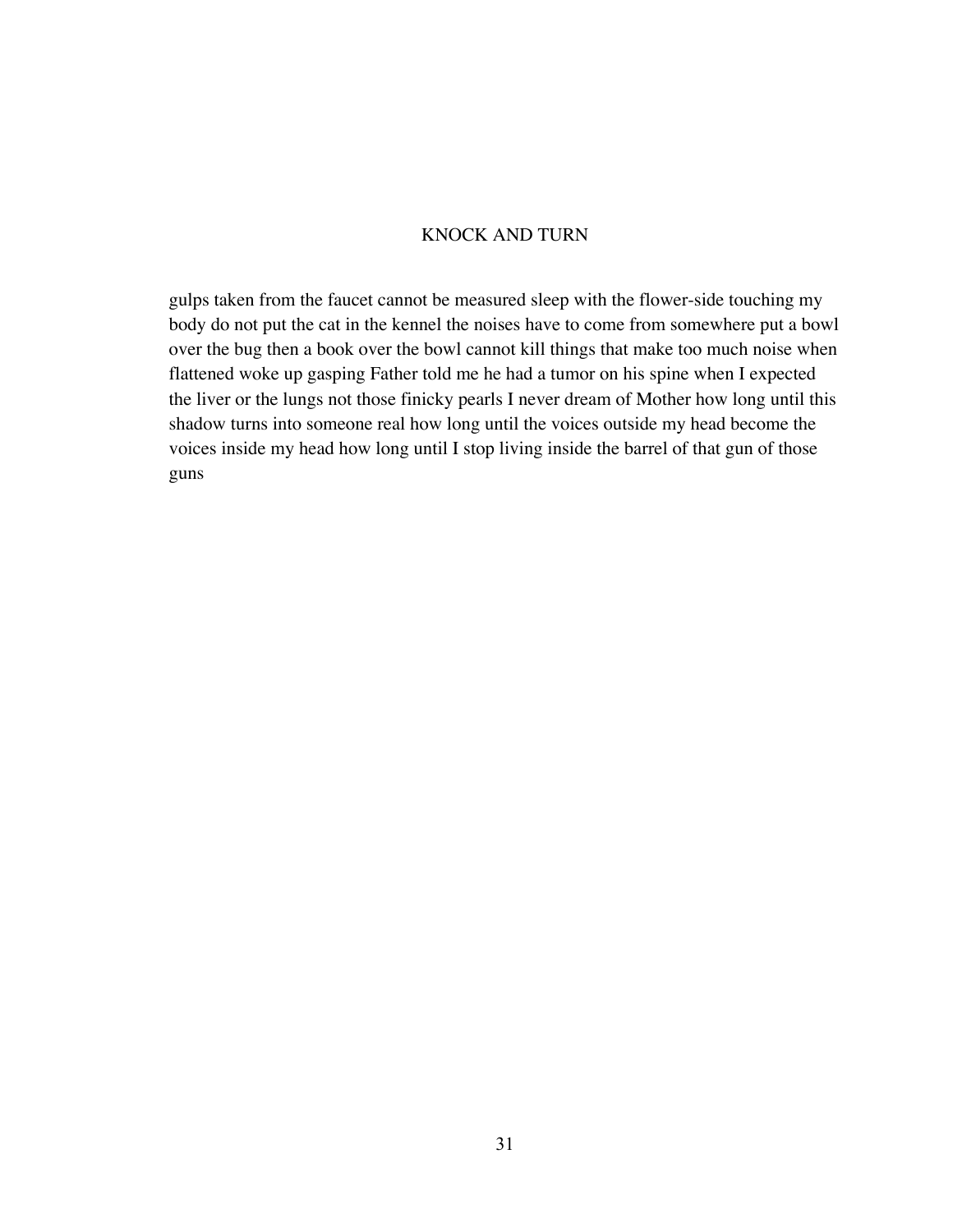# THE HISTORY OF SISTERS

Without her

I would have choked

\*

First memory:

Slicing my fingertips open

on the intake vent in the hallway

\*

Then my blood on her

paper-thin eyelids

Sister cooed beneath the blood's warmth

\*

What does she think about at night

\*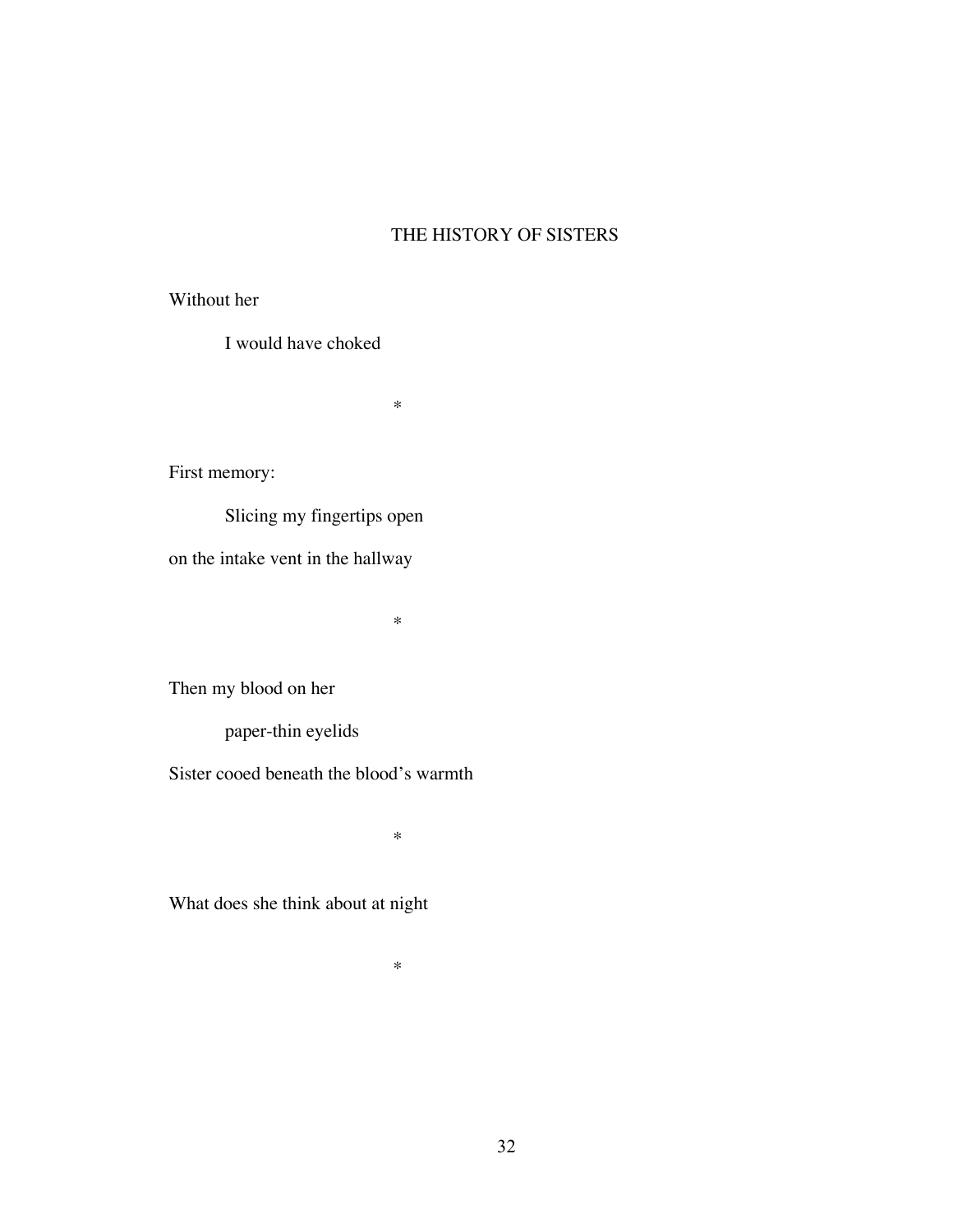## We drank

from Mother until she had nothing

left to offer us

but air

\*

\*

Just because we begged Father

*if you loved us you would stop drinking*

but he never stopped

does not mean we were unloved things

\*

\*

We covered our eyes

with white carnations

When we peeled away the petals

\*

we were caught staring down

the barrels of three guns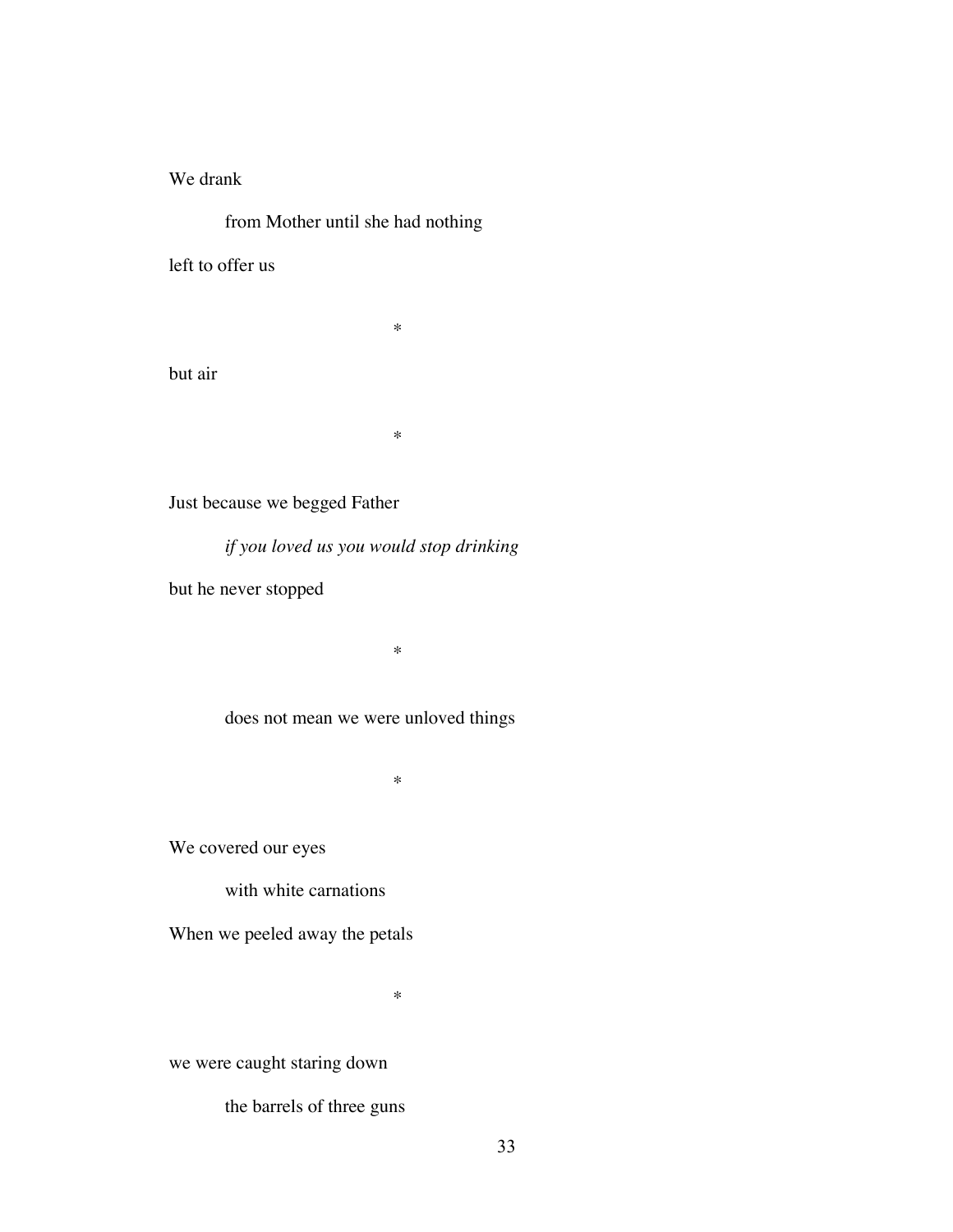\*

# I know it hurts Sister the worst

\*

I feigned prayer

in front of candles

in front of Mary

\*

in front of the gravestone

for all the unborn children

What did Sister send

\*

into Mary's pleading hands

\*

\*

Sister aspires to be

a wife and a mother

I try not to hold that against her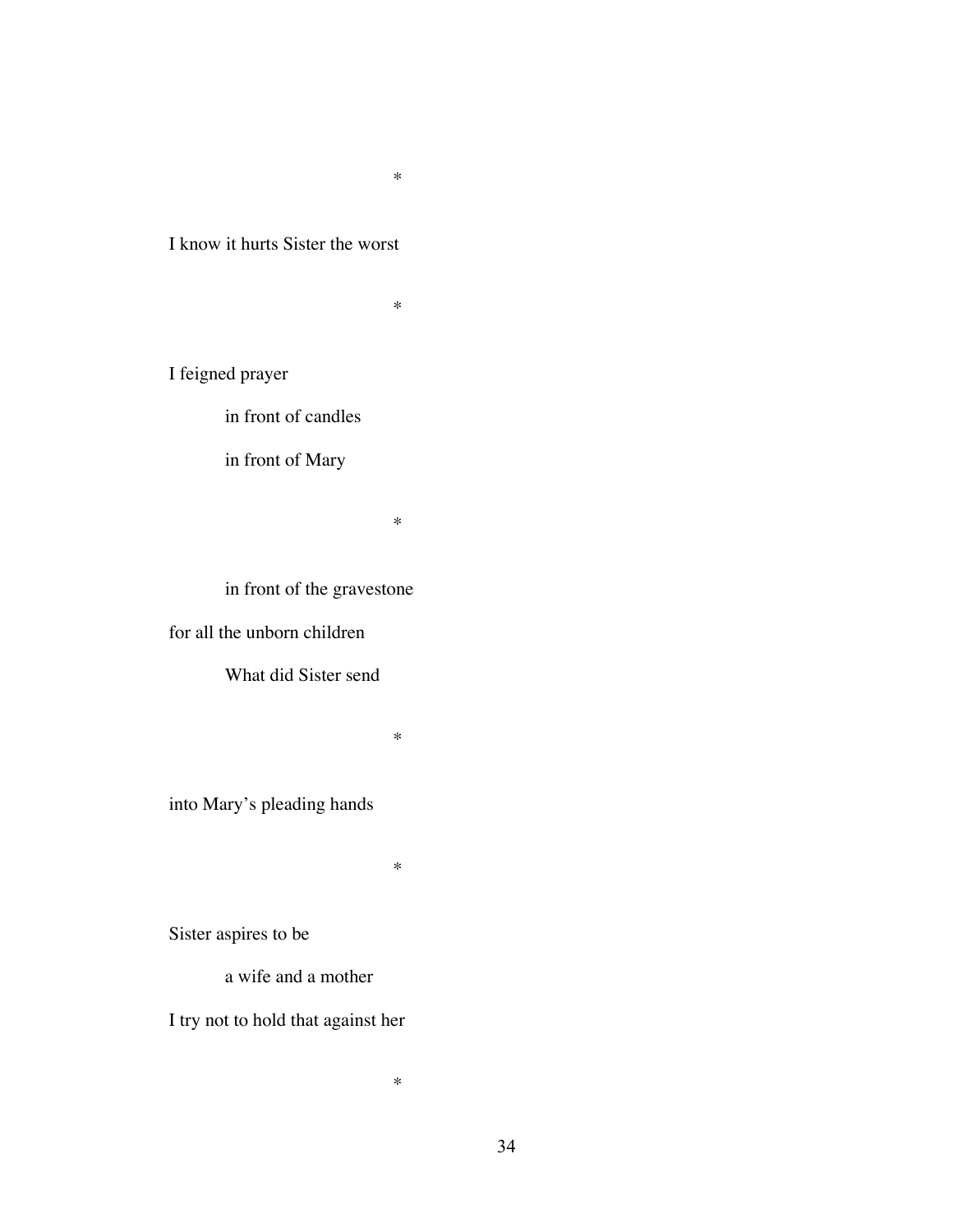She let me tie her to the tree in the backyard

but never consented to the bees that rose

from the ground to take her

\*

We swallowed dimes and tumors

to shrink ourselves

We would not be caught

when we ran away

\*

\*

Those coins and tumors did nothing but

harden our livers

and swell our guts

\*

\*

Sister can flatten her stomach

with an Adderall a day

I take a Xanax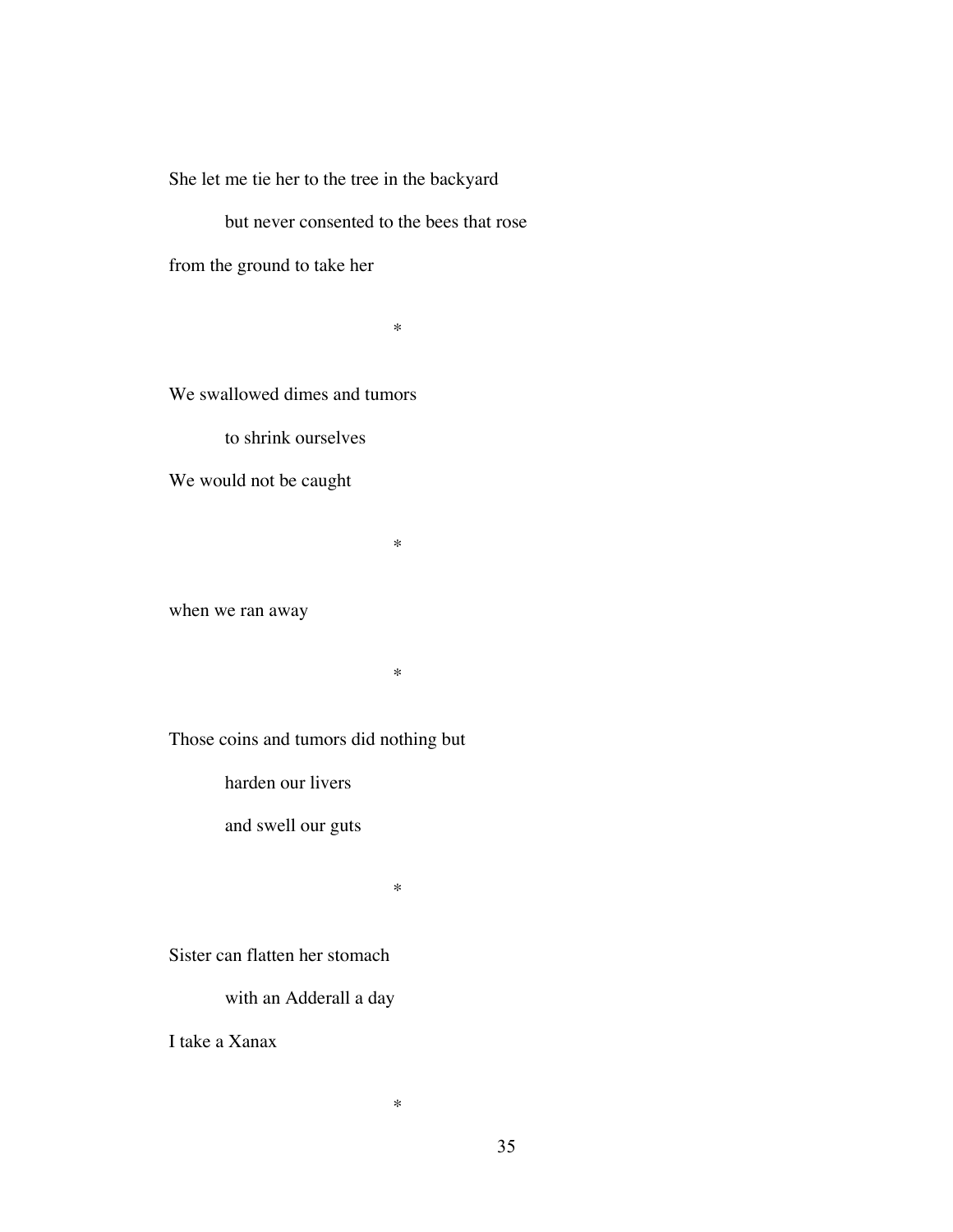to forget what I saw in the mirror

\*

Just because we let the cat die

in the linen closet does not mean

we will turn out like our parents

\*

They cannot convince us

the cat knew we loved him

\*

I recall nothing before Sister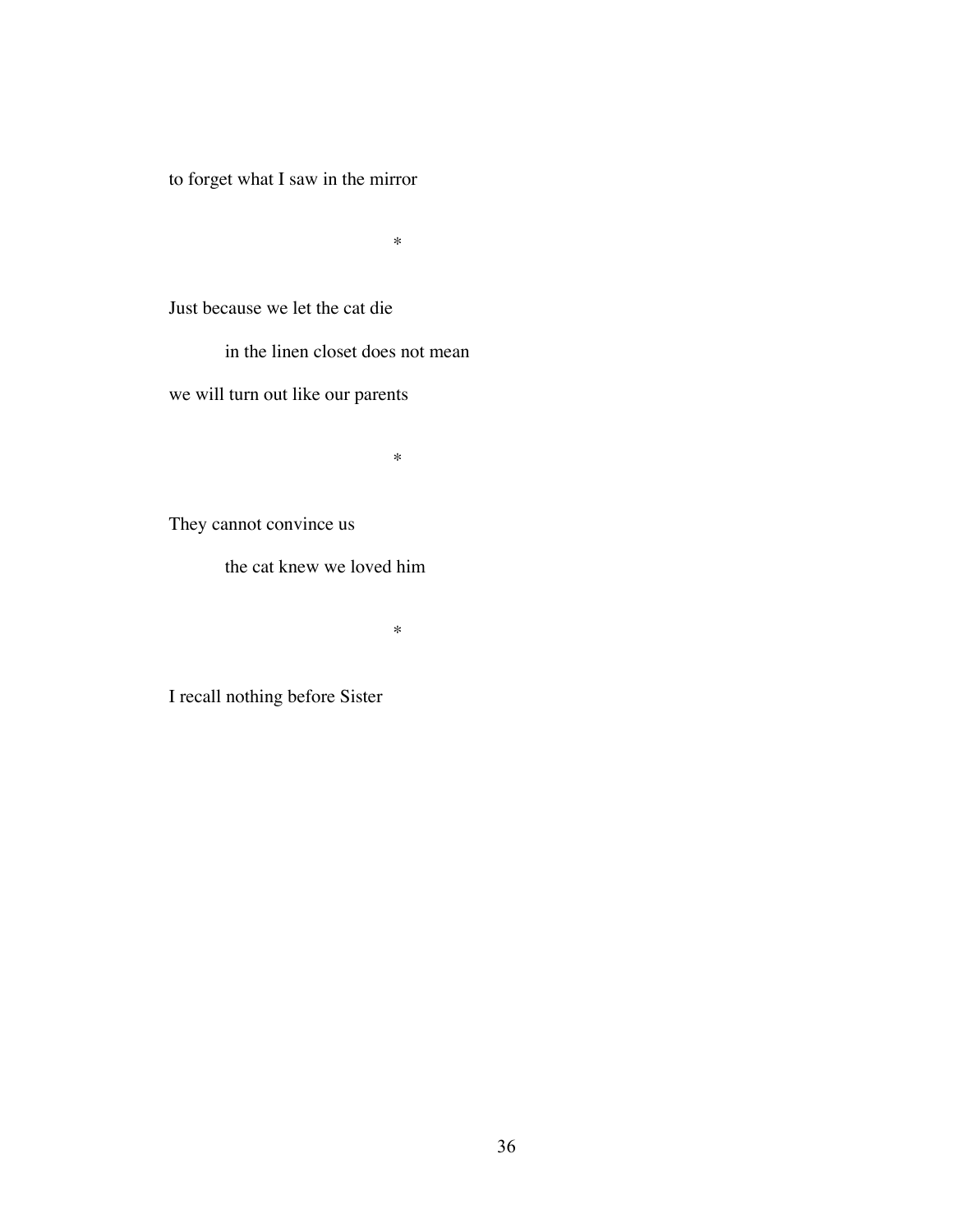## THE GENETIC HISTORY OF XANAX VI

Xanax isn't always there for me. On those nights, I know it is with Sister. But I can't get mad. We never made any promises to be exclusive. I can handle it on most nights, but on nights like tonight, when I need it and can't have it, I twist my quilt into a nest, reinforce the sides with pillows, and bite into my left wrist.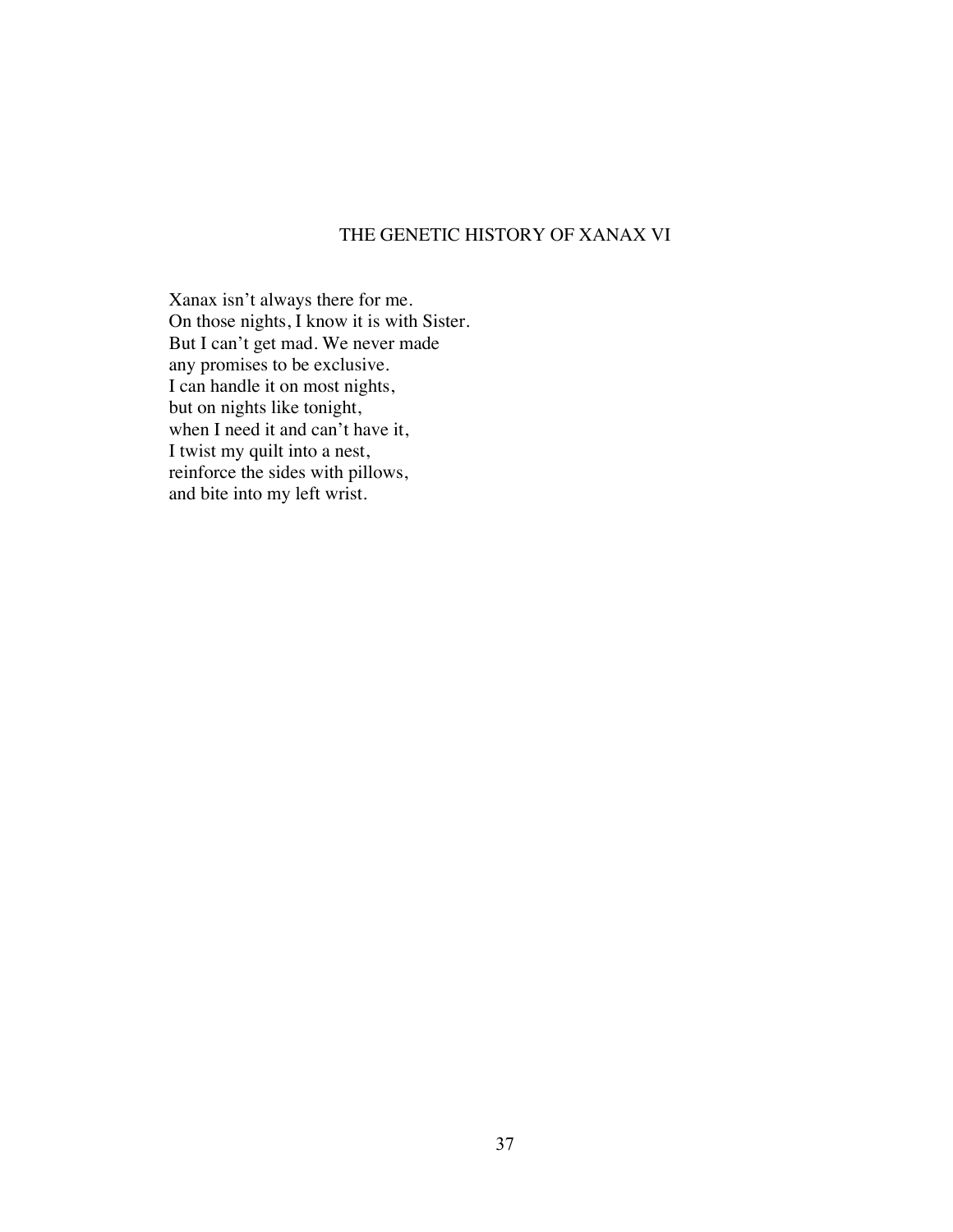NAMING

My nail polish called Wine Strong looks more like dried blood like the flecks caught under my fingernails the night I pressed them into her back, she above me with her pocketknife smile let's call it Shade of Leaving.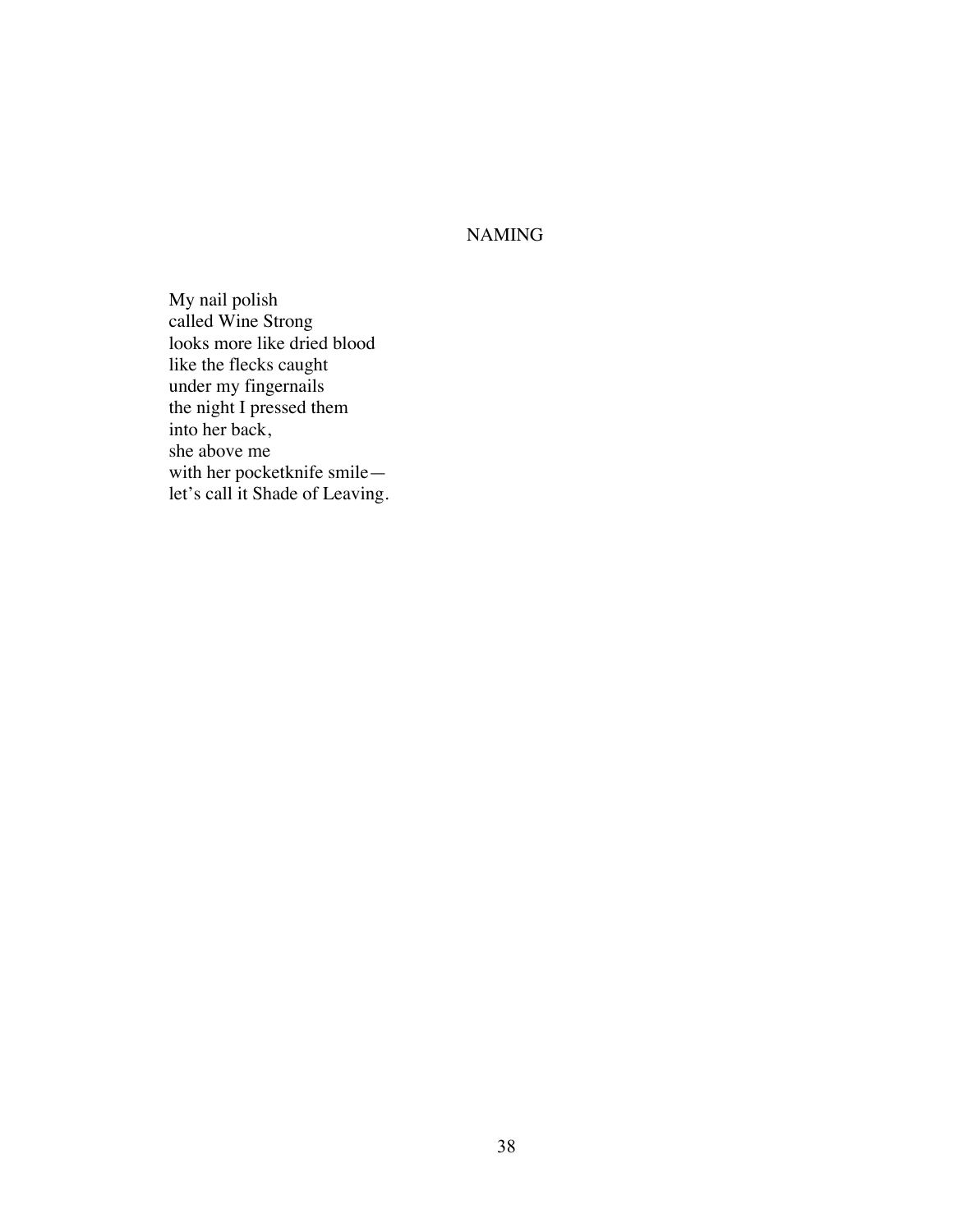### PRESENT DAY SAINT

Mother turned from me when I said, *God does not exist.* She feared the lightning,

sharing the electrical current, falling with me into the fissure ripped through the yard.

I needed Mother close again. I prayed. Turned away every meal she made

until I heard Him. I finally heard Him. God spoke to me in subtleties. Guided me

to give away my belongings, shear my hair, type letter after letter in His name.

Having proved my devotion, He introduced me to His Son.

Seated on a bench downtown, blood trickling from His scalp, Christ gave me the ring

of His foreskin, and we were married. I showed Mother the ring and the blood

pooling in my palms. She saw nothing. In my bare room, Mother wrapped my hands

together with gauze, swaddled me in a cotton sheet. She left me

in the dark, prostrated on the carpet. The ring pulsed around my finger.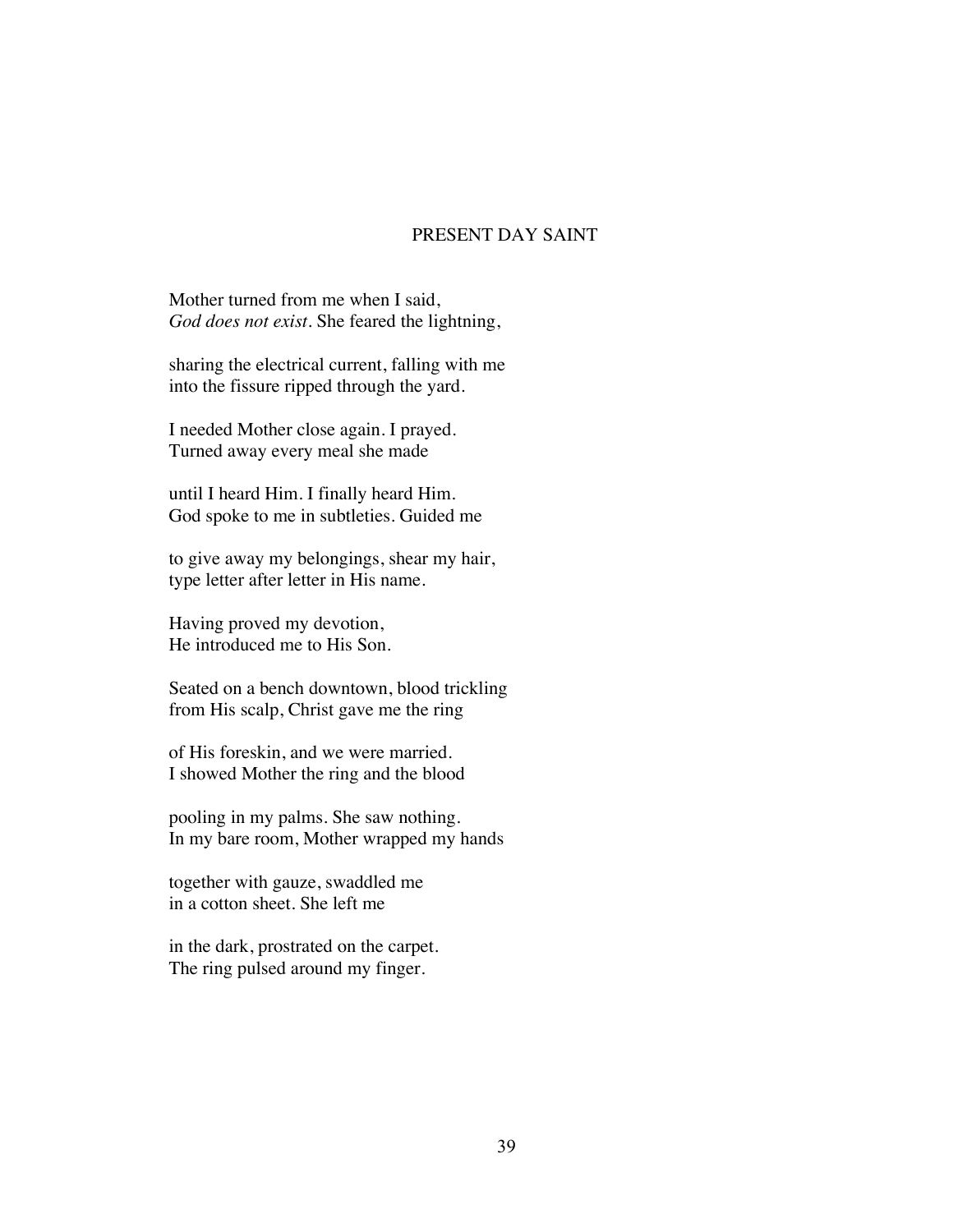## **TRANSFERENCE**

Grandmama dipped pacifiers into emptied-out jelly jars filled with sweet tea, popping them into the mouths of every baby she ever held.

On my birthday, she called to ask when I planned on making her a great-grandmother— *Twenty-seven years is gettin' up there.* 

But she would not like the woman I raised it with, or how it would be made with science and glass, an outer-body conception. Not done the old-fashioned way man bent over woman on an odd day of the month in a bed of puppy dog tails, for good measure.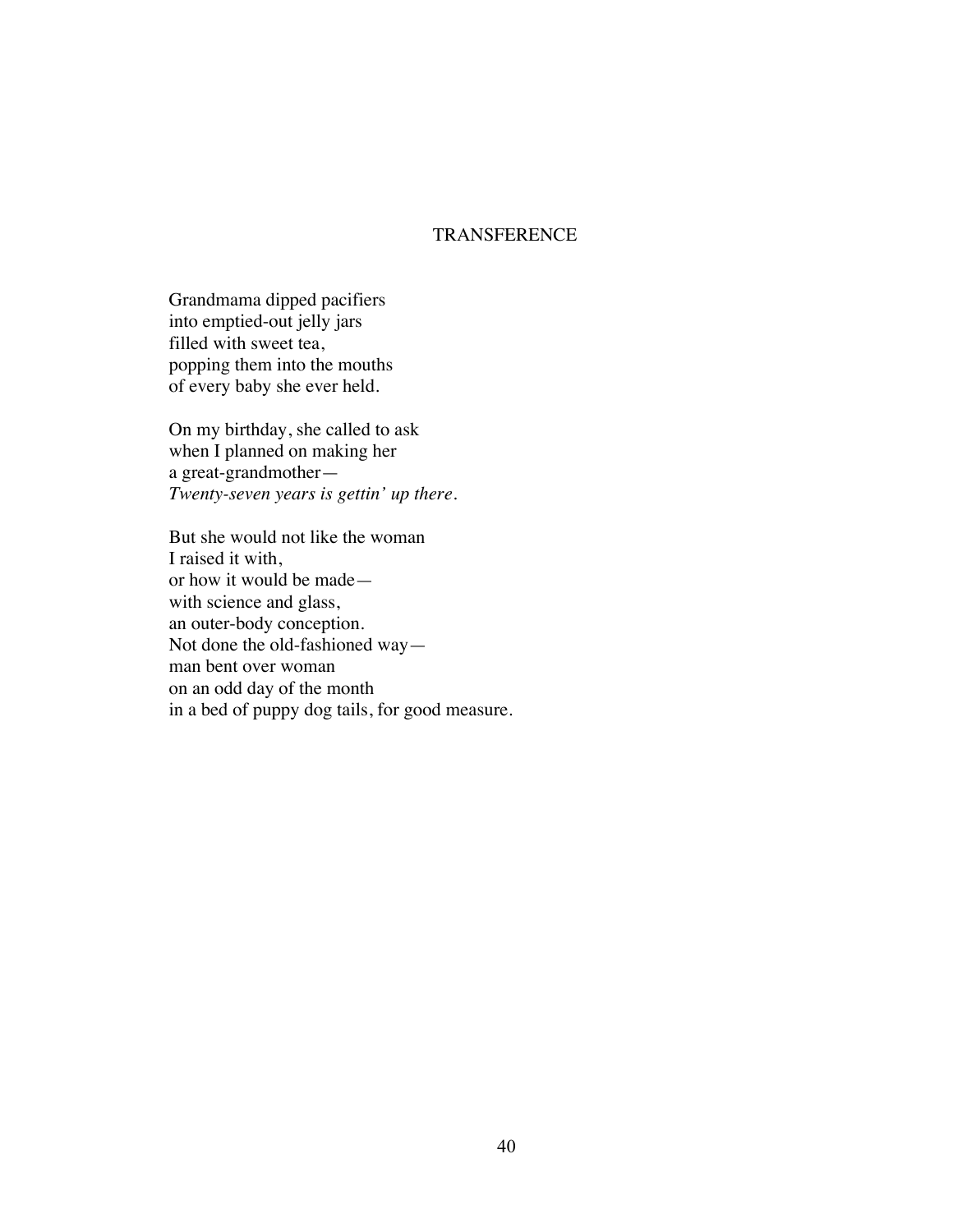### ANATOMICAL VENUS

*To understand the body, one must fall elbow-deep into it…*

White sunlight filtered through the floor-to-ceiling windows. The dull bulb swinging above not enough. The operating amphitheater was empty. Except for the Venus. She supine on the table as if in ecstasy. Neck arched. Eyelids half shut. Cheeks blushed. There was no soul there.

Lifting away her waxen abdomen, (No blood. No stench.) I dislodged her hollow womb, filled it with soil and the seeds of a mock orange shrub. I poured water into her womb, rinsed the dirt from my hands beneath the stream.

The end of her ropy intestines hung outside her body. I knotted the pink ribbon from my hair to the loose end of her entrails. The ribbon matched her tissue.

Her long, brown braid, wrapped twice around her arm, brushed against the floor, collecting dirt. I twisted her braid around my wrist. Tighter and tighter until her hair ripped from her scalp. I balled the kinked strands into nests for the rats. Something soft for their wire cages.